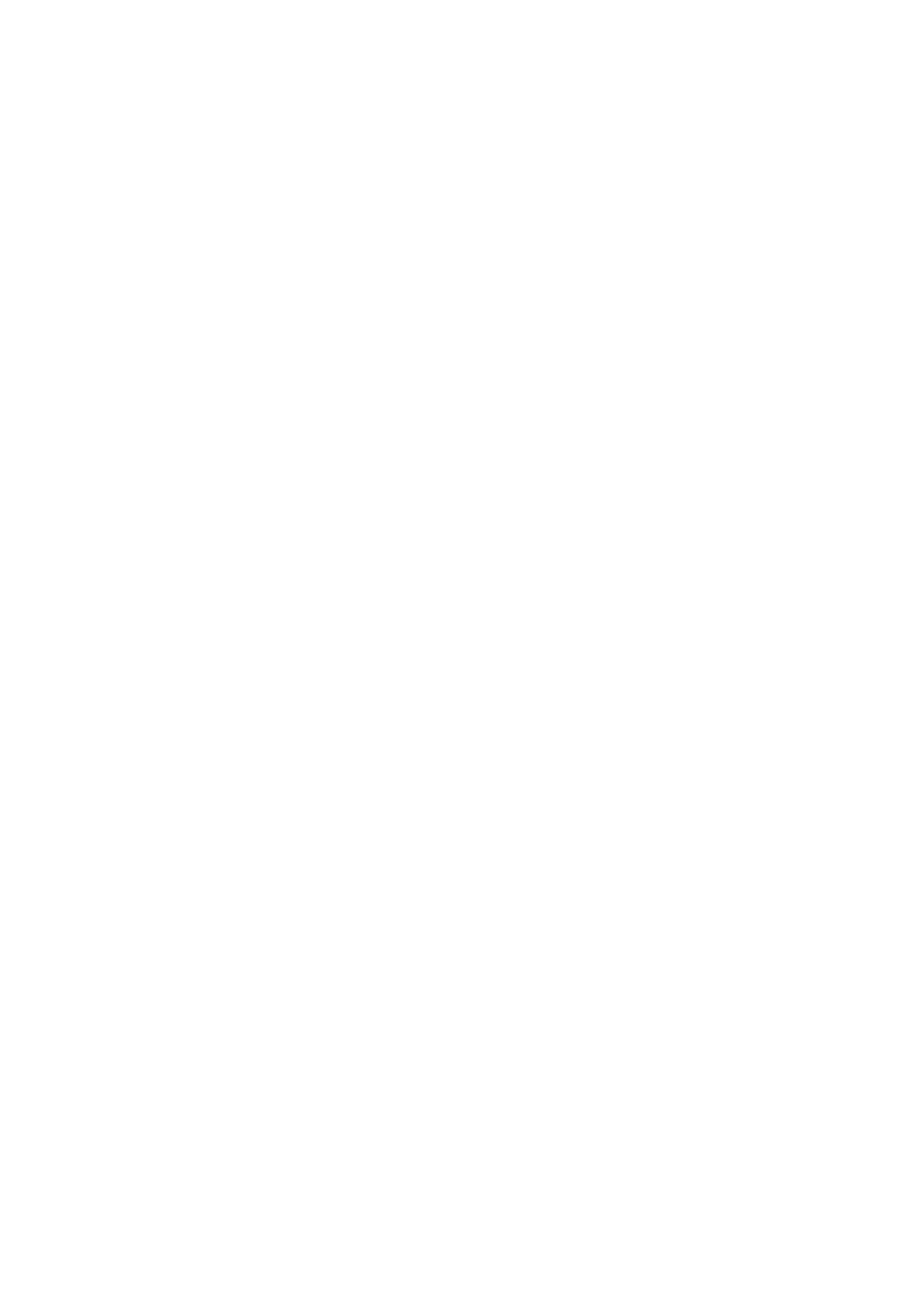# **EUROPEAN UNIVERSITY INSTITUTE MAX WEBER PROGRAMME**

*The Rise of Global Legalism*

ERIC A. POSNER

*Lecture Delivered January 16th 2008*

MAX WEBER LECTURE No. 2008/04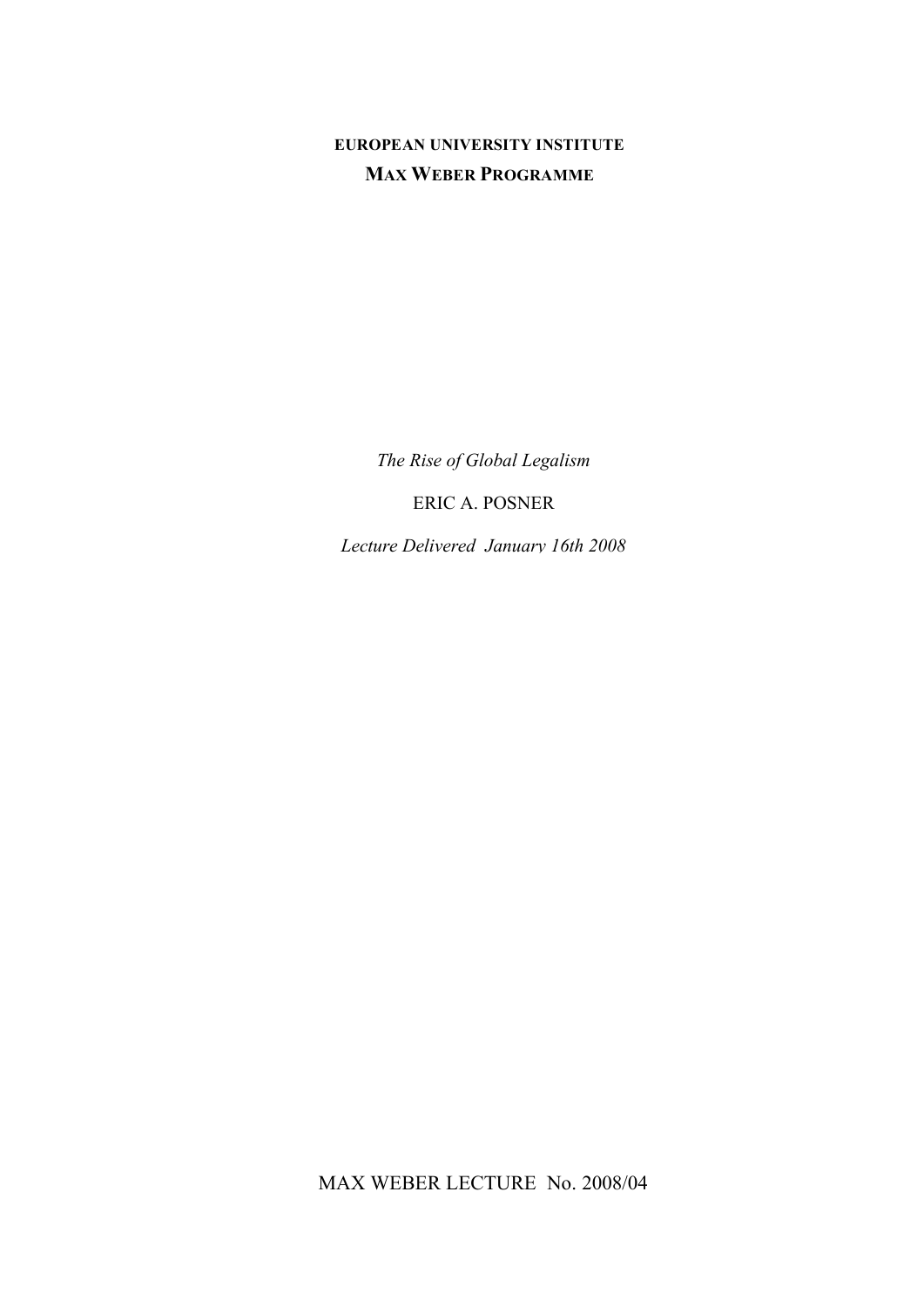This text may be downloaded for personal research purposes only. Any additional reproduction for other purposes, whether in hard copy or electronically, requires the consent of the author(s), editor(s). If cited or quoted, reference should be made to the full name of the author(s), editor(s), the title, the working paper or other series, the year, and the publisher.

The author(s)/editor(s) should inform the Max Weber Programme of the EUI if the paper is to be published elsewhere, and should also assume responsibility for any consequent obligation(s).

ISSN 1830-7736

© 2008 Eric A. Posner

Printed in Italy European University Institute Badia Fiesolana I – 50014 San Domenico di Fiesole (FI) Italy

> http://www.eui.eu/ http://cadmus.eui.eu/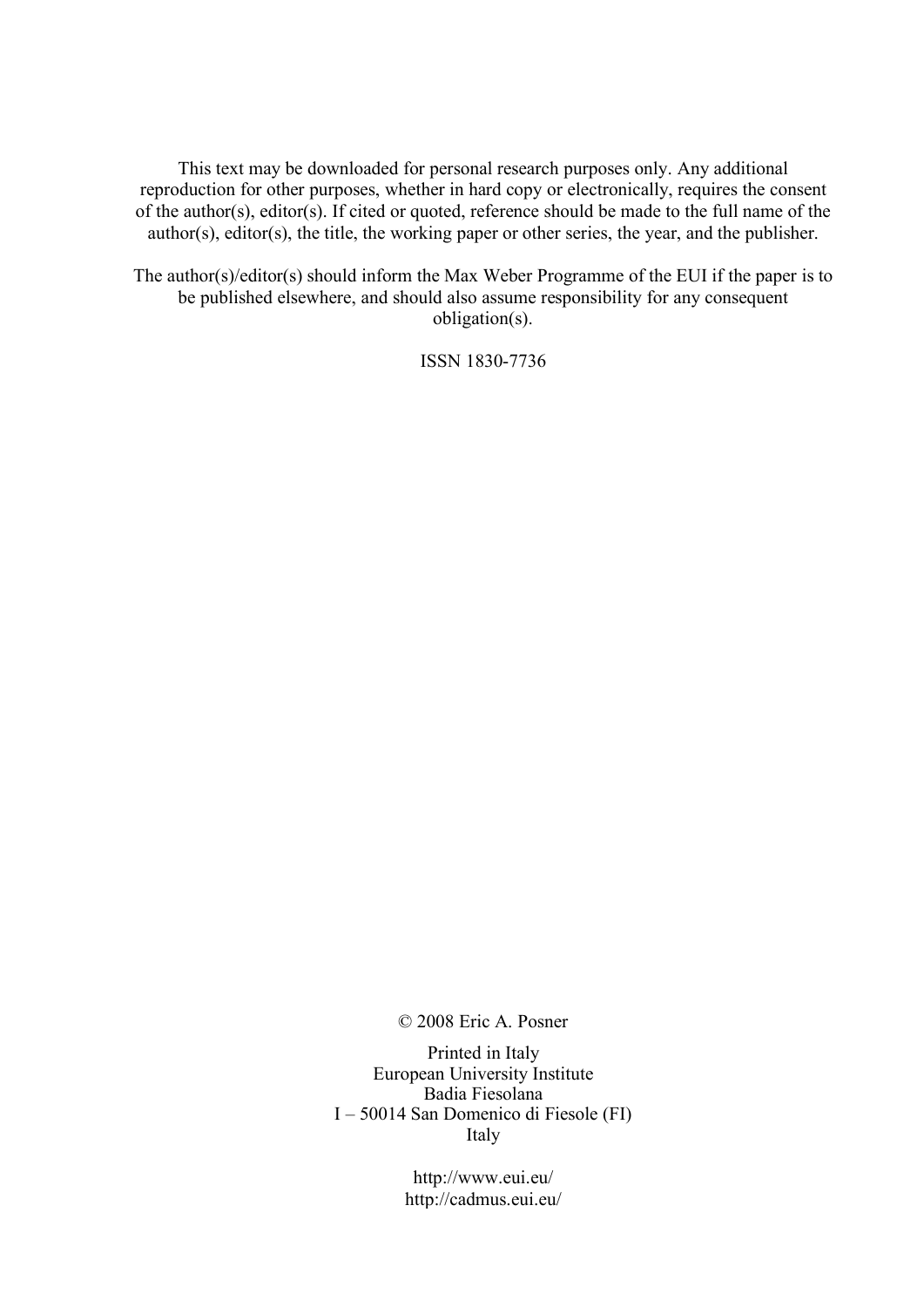# **Abstract**

Global legalism is the view that world government is not a practicable approach to global collective action problems but that these problems are nonetheless susceptible to legal solutions. This position is paradoxical: within nation states, government is normally thought to be a precondition of law. This paper argues that global legalism rests on an incorrect understanding of how international law functions, and implicitly relies on a false analogy to domestic legalism, a form of legalism that flourishes in states that have legalistic cultures. Because the conditions for legalism do not exist at the international level, global legalism provides false hope and poor guidance for international law.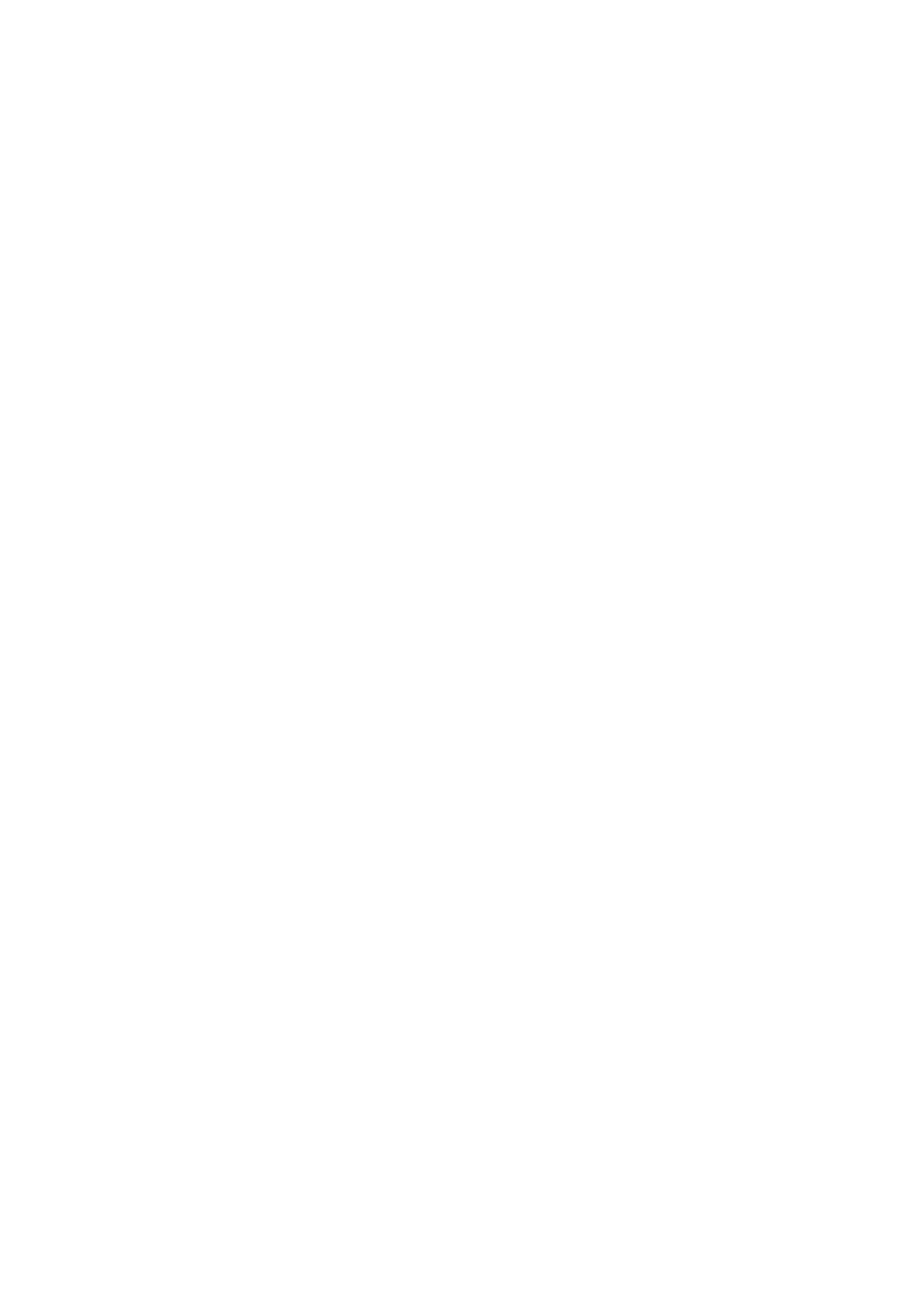*The Rise of Global Legalism*

Eric A. Posner ♣

#### **Global Collective Action Problems**

Economists call the various essential goods and services that cannot be supplied privately—including defense against external aggression, law enforcement, a currency, a social safety net, enforcement of property rights and contracts, environmental protection, a transportation infrastructure, basic education, and so forth—public or collective goods. <sup>1</sup> These goods are those that are most efficiently supplied at a scale beyond that available to individuals or corporations: they are solutions to collective action problems. Yet governments fail to supply their populations with public goods that exist at a scale that transcends national borders—what I will call global public goods. Global collective action problems pose the most significant challenges of our time. 2

*War*. Two states go to war. Not all wars have spillover effects—many remain the affair of just two belligerents—but most do. The war produces refugees who seek shelter in neighboring states, causing turmoil there, too. Meanwhile, the belligerents make trouble with their neighbors, trying to enlist others in their cause. Trade is disrupted, and war and destruction spread as previously neutral states are drawn in. It would have been much better if war had been prevented from starting in the first place, or could have been confined to the initial belligerents. An internationally enforced rule

 $\overline{a}$ 

<sup>♣</sup> Kirkland & Ellis Professor of Law, The University of Chicago. This paper was presented as the Max Weber Lecture at the European University Institute. My thanks to Jacob Gersen, participants at a seminar at Northwestern University Law School, and participants at the European University Institute for their helpful comments.<br><sup>1</sup> The idea goes back many centuries, but received essential clarification from Paul Samuelson. See Paul

Samuelson, The Pure Theory of Public Expenditure, 26 Rev. Econ. & Statistics 387 (1954). There have been countless elaborations since then, including many discussions of the global version. See, e.g., Mancur Olson, The Logic of Collective Action: Public Goods and the Theory of Groups (1965); Russell Hardin, Collective Action (1982); Todd Sandler, Global Collective Action (2004); Scott Barnett, Why Cooperate?: The Incentive to Supply Global Collective Goods (2007).

 $^{2}$  Not all global problems are collective action problems; some are coordination problems, which can be challenging but are solvable. See Barrett, supra; Jack L. Goldsmith & Eric A. Posner, The Limits of International Law (2005).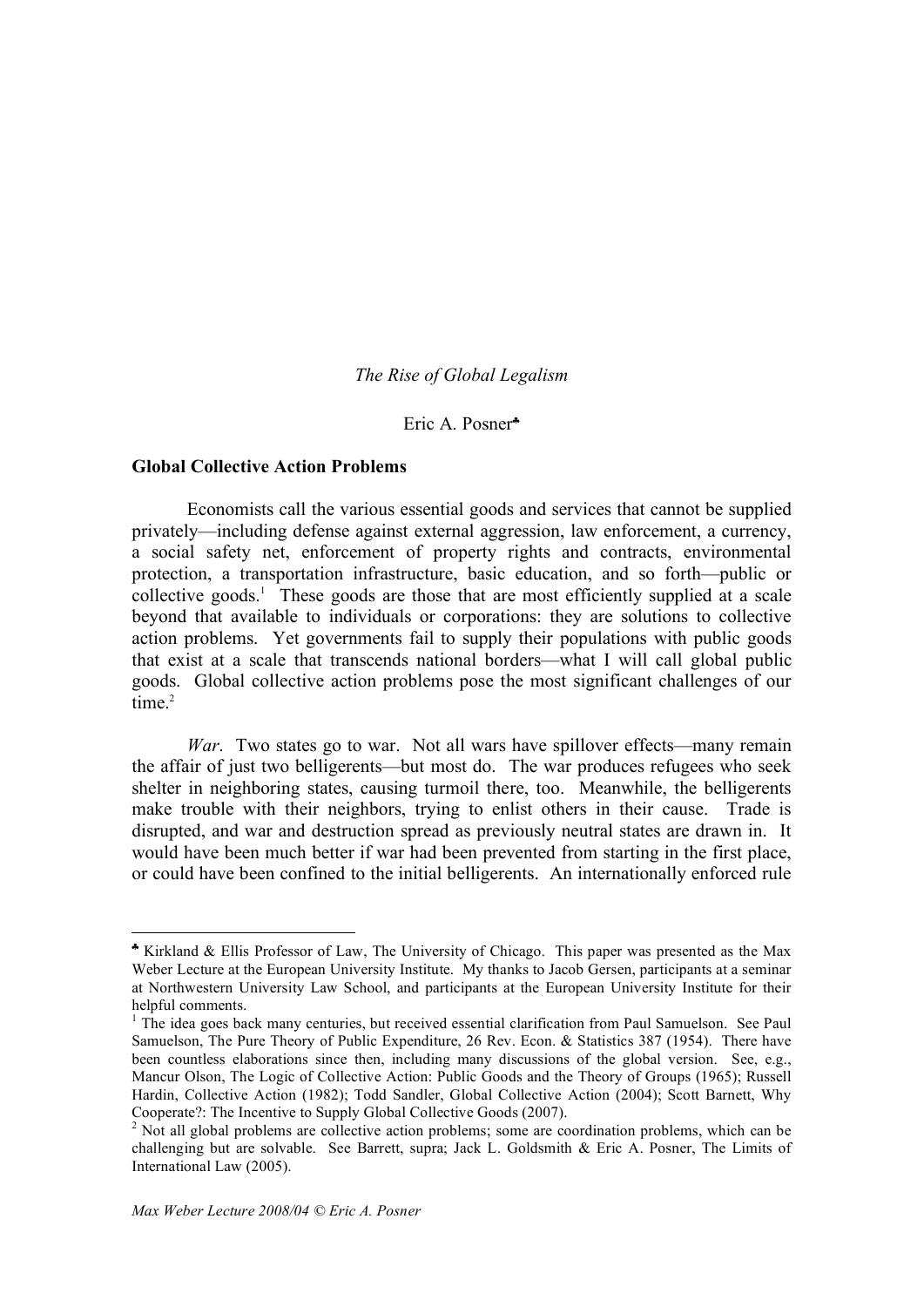that prohibited war and required states to resolve their disputes peacefully would be an enormous benefit to humanity. But such a system is not in place. Rules against war exist, but states often ignore them, and interstate war remains as much a problem today as in the past.

*Pollution*. Pollution does not stop at national boundaries, and states have long struggled to resolve disputes where a polluting state harms the people in another state. By and large, states could resolve these disputes through negotiations and ad hoc agreements. In recent years, however, technological changes have made interstate pollution problems more severe. Chlorofluorocarbons and other emissions have created a hole in the ozone layer over Antarctica. This hole has spread over populated areas, where individuals are at heightened risk of skin cancer. The Chernobyl nuclear disaster of 1986 spread radioactive debris not only over the Soviet Union, where the accident occurred, but over much of Europe. The burning of forests to clear land for farming in Indonesia creates smog over China and other countries in that region. Most important, industrial activity has created the problem of global warming. Yet there is no international environmental law to speak of. A single treaty regime, the Montreal Protocol, has to date effectively addressed the problem of the ozone hole, but for every such success, dozens of other problems only get worse.<sup>3</sup>

*Overfishing*. The oceans' fish stocks have been seriously depleted, with some scientific studies claiming that if current practices are not modified, many fisheries could eventually be destroyed. Fisheries are classic public goods. If they are overfished, they will disappear. Thus, it is in everyone's collective interest to maintain fishing levels at sustainable levels. However, this is not in any individual's personal interest, because most of the harm one inflicts by pursuing one's own personal interest will be absorbed by others. Within their jurisdictions, governments can solve this collective action problem, but states have a hard time cooperating to preserve ocean fish, or whales, outside their own territorial waters. Many treaties and other agreements attest to the importance of the issue: everyone sees that states have to cooperate to preserve fisheries. But states nonetheless cooperate very poorly, which has led to the depletion of the world's fish and whales.

*Disease*. Disease has always crossed borders. Just as the great plagues of the past spread via merchants and other travelers, today many experts fear the rapid transmission of a virulent strain of avian influenza over the modern transportation network might soon cause a worldwide pandemic. The SARS outbreak of 2002-2003 killed several hundred, and severely disrupted travel. Quick detection and quarantine in a state of origin would benefit victim states—but an originating state has few incentives to be vigilant on behalf of other states, since it does not bear the epidemic's full costs. States of origin may in fact have an incentive to hide the outbreak, so as not to scare away tourism, until the disease becomes uncontrollable and can no longer be hidden in any event. During the SARS outbreak, the originating state, China, covered up at first. Sharing of early evidence of an outbreak would clearly be collectively beneficial, but individual state interests are in conflict.

<sup>&</sup>lt;sup>3</sup> For an excellent overview, see Richard H. Steinberg, Power and Cooperation in International Environmental Law, in Research Handbook in International Economic Law (Andrew T. Guzman & Alan O. Sykes ed. 2007).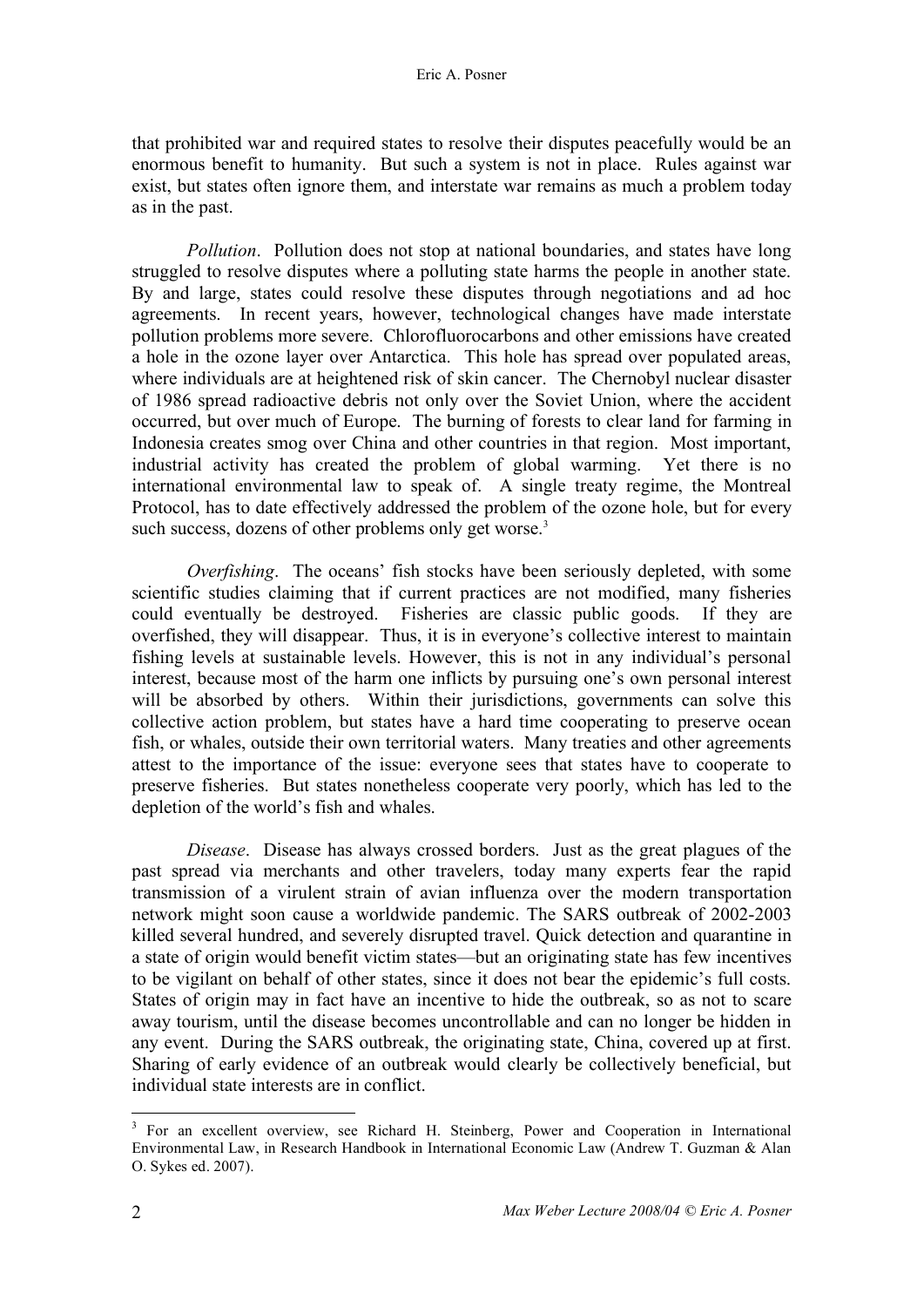*Terror*. Because much of it is domestic, before 9/11 states dealt with terrorism mostly as a crime problem. International terrorists often aim to draw other states into their struggles, adding this external pressure upon their enemy. Palestinian terrorists, for example, disrupted international travel in order to isolate Israel and deprive it of tourism, hoping that foreign states would pressure it to make concessions to the Palestinians. Today, Osama bin Laden believes that by attacking the U.S. and other western countries, he can force the West to exit the middle east, thereby causing apostate governments to crumble. International terrorists seek support and shelter everywhere, and combating them is an immensely difficult cooperative endeavor. The U.S. understands this. It has put great pressure on other nations to combat terror and tried to coordinate counterterrorism efforts by treaties. But many states have been reluctant to ratify these treaties, and enforcement is difficult.

*Others*. Other international collective action problems include macroeconomic shocks in one country spreading rapidly to other countries, causing regional or even global economic downturns; uncontrolled migration, including refugee flows, which disrupts communities, spreads crime, and leads to political backlashes or even war. Ordinary transnational crime, as opposed to terrorism, remains an entrenched problem. Only international cooperation can address drug smuggling, money laundering, the sex trade, and piracy of intellectual property, such as films, books, computer programs, and video games—the list of problems that require greater international cooperation is long. Yet international cooperation in all these areas has been rudimentary.

To say that cooperation is limited or rudimentary is not to say that it does not exist. And, of course, it is difficult to quantify the amount of cooperative activity, so optimists can point to successes even while pessimists point to the failures. But one thing is clear. Most states, and certainly all developed states, can solve the domestic versions of these collective action problem, or at least deal with them far more effectively than states as a group can handle global collective action problems. Most developed states can keep crime at an acceptable level; repress violent challenges to government authority; maintain renewable resources by regulating users; keep pollution at an acceptable level; and so forth. The question is, if states can do this domestically, why can't they do the same thing as effectively at the international level?

There is no clear answer to this question, but a few observations are familiar. States have governments, which have a monopoly on force and the loyalty of most citizens or subjects. Governments are complex institutions that obtain information about the interests, values, and concerns of citizens; enact rules that restrain people's behavior; monitor people's behavior for violations of the rules; and impose sanctions. Crucially, governments have institutional mechanisms, such as majority rule, that enable them to implement policy that benefits most people, and prevents individuals or small groups from blocking needed reform. As long as governments perform their functions adequately, people will for the most part obey the rules, participate in government (as voters, as employees), and in other ways maintain their loyalty. Governments are often unable to exercise authority over people who see themselves as a distinct group within a larger society, a group separated by ethnic, linguistic, cultural, historical, or geographic peculiarities. At the extreme, "failed states" are states where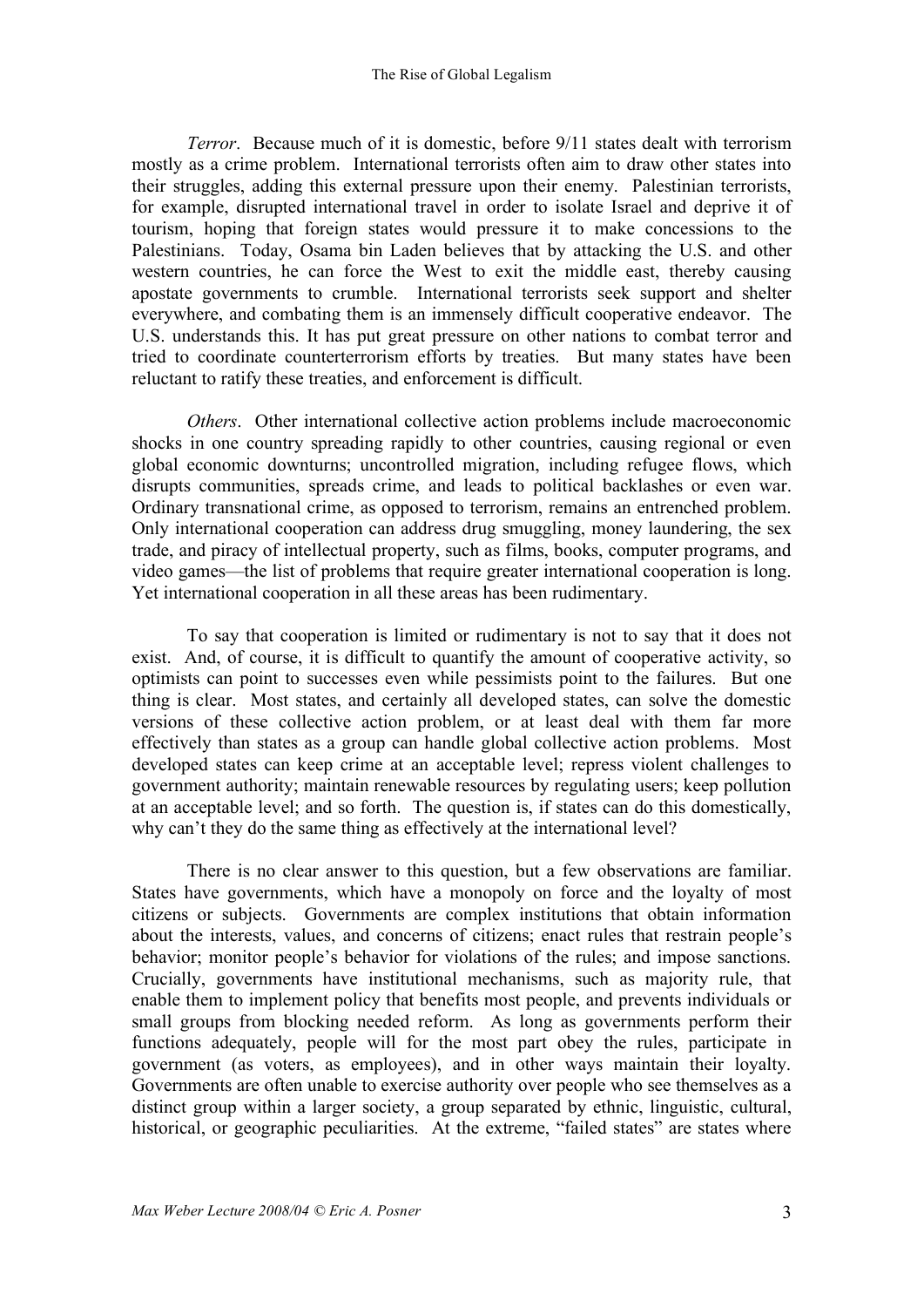the government cannot exert control over a large portion of the population that nonetheless is unable, or refuses, to separate itself into an independent state.

At the international level, no world government exists, and so no entity has the power to tax and regulate states, or the individuals who live in them, in order to ensure that collective goods are produced. The problem seems to be the extraordinary diversity of the world population as well as the extremely difficult problems of scale. When people are sufficiently diverse, there are few or no public goods that benefit most people or nearly everyone; instead, government policies can only have highly unequal effects. Arranging transfers so as to mollify the losers is also highly difficult, because it is so hard to determine the real effect of policies on highly diverse people. And when the scale of government is large enough, it becomes difficult for it to monitor people, and for the people to monitor the government.

One can thus draw a crisp analytic distinction between within-state cooperation, which is capable of solving major nation-level collective action problems, and betweenstate cooperation, which is itself subject to collective action problems and thus cannot solve them, except in a very rudimentary fashion. Within states, governments overcome collective action problems by applying force to individuals. Between states, governments must cooperate with each other—government to government—and, with occasional exceptions, the cooperation takes the form of agreements that are enforced with bribes or threats of retaliation. This type of "spontaneous cooperation," as it is sometimes called, is certainly possible, but it is very difficult, and it becomes more and more difficult as the number of participants increases, their time horizons shorten, and information asymmetries increase. If spontaneous cooperation were really effective, there would be no reason for states to have governments in the first place, as citizens could simply cooperate directly with each other in order to produce national or subnational collective goods.

This analytic distinction does not perfectly describe the real world, of course. Political scientists distinguish "international" or "intergovernmental" cooperation, and "supranational" cooperation, in which individuals owe loyalty to multiple levels of government authority. The European Union is the supreme example of supranational cooperation, today, but there are other examples as well.

It seems plausible that global collective action problems cannot be solved, or solved very well. If it is true that national governments are needed to solve national collective action problems, then it would seem to follow that a world government would be needed to solve global collective action problems. If a world government is not possible, then solving global collective action problems is also not possible. Or so one would think.

However, there is currently a project to escape this dilemma—a project that I will call "global legalism," one that can be summarized with the slogan, "law without government." To understand this project, we must first back up and see why the more traditional methods of escaping this dilemma—including that of creating a world government—no longer have any serious adherents.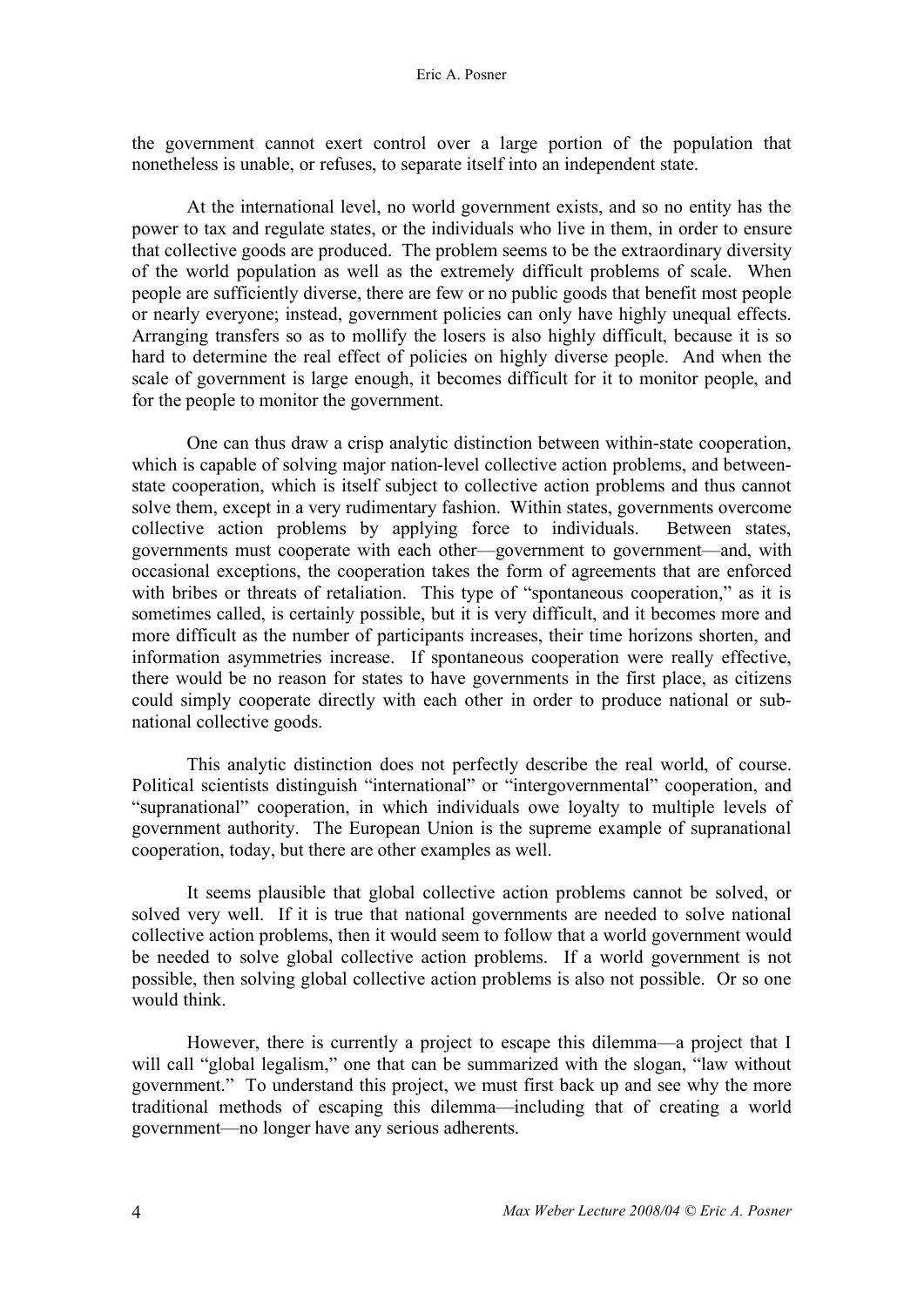#### **Political, Economic, and Ideological Integration**

History does not so much repeat itself as play variations on a theme. The theme is the likely or inevitable solution of the world's problems—what I have called global collective action problems—through institutional or ideological development. The three main variations have been: political integration, or the creation of a world government; economic integration, or the creation of a world market in which collective action problems melt away; and ideological integration, or the universal adoption of a set of beliefs that define collective action problems out of existence. I will also say a few words about a variant of political integration—hegemony.

#### *Political integration*

One solution to global collective action problems would be to integrate the existing 200 or so states into a single world state. The world government would use its powers to tax and regulate in order to solve collective action problems just as state governments do today. The oceans would be like in-land lakes, and the world government could maintain fisheries with the type of licensing systems that states use to maintain fisheries that fall within their jurisdictions. War and terrorism would be internal crime problems (or perhaps civil war), and the world government would use law enforcement and the criminal justice system to address them. Global warming and other pollution problems would similarly be treated as internal problems that could be solved in the same way that acid rain is dealt with in the United States.

A world government is an old dream, and it is no nearer to realization today than it was hundreds of years ago. Indeed, the trend over the past one hundred years has been in the opposite direction: states have been proliferating rather than merging. The problem with a world government is that the global population is far too heterogeneous to govern. People living in different parts of the world have different values, interests, loyalties, and ideas about governance. Heterogeneity frustrates world governance, and the plausibility of world government is receding with the passage of time.

A few people still imagine that a world government is possible. Some philosophers imagine that a federation of some sort might come into existence, but they fail to provide a plausible account of how this might happen.<sup>4</sup> The political scientist Alexander Wendt does supply a mechanism: he argues that the struggle among individuals for recognition must inevitably lead to a world state in, he thinks, one or two hundred years. <sup>5</sup> Wendt thinks that individuals have an inbred psychological desire to be recognized as subjects, and this leads them to demand such recognition from others. As long as the battle for recognition leads to hierarchical relations like the master/slave relationship, the social system will be unstable because the hierarchical inferiors will, unless temporarily paralyzed by false consciousness, eventually demand a greater degree of recognition, as autonomous human beings. Within the state, the struggle leads to liberal democracy, which is the only system in which all individuals are recognized as equals. But the struggle for recognition persists at the international level, as weak

<sup>&</sup>lt;sup>4</sup> See my discussion in Eric A. Posner, International Law: A Welfarist Approach, 73 U. Chi. L. Rev. 487 (2006).

Alexander Wendt, Why a World State Is Inevitable, 9 Eur. J. Inter'l Relations 491 (2003).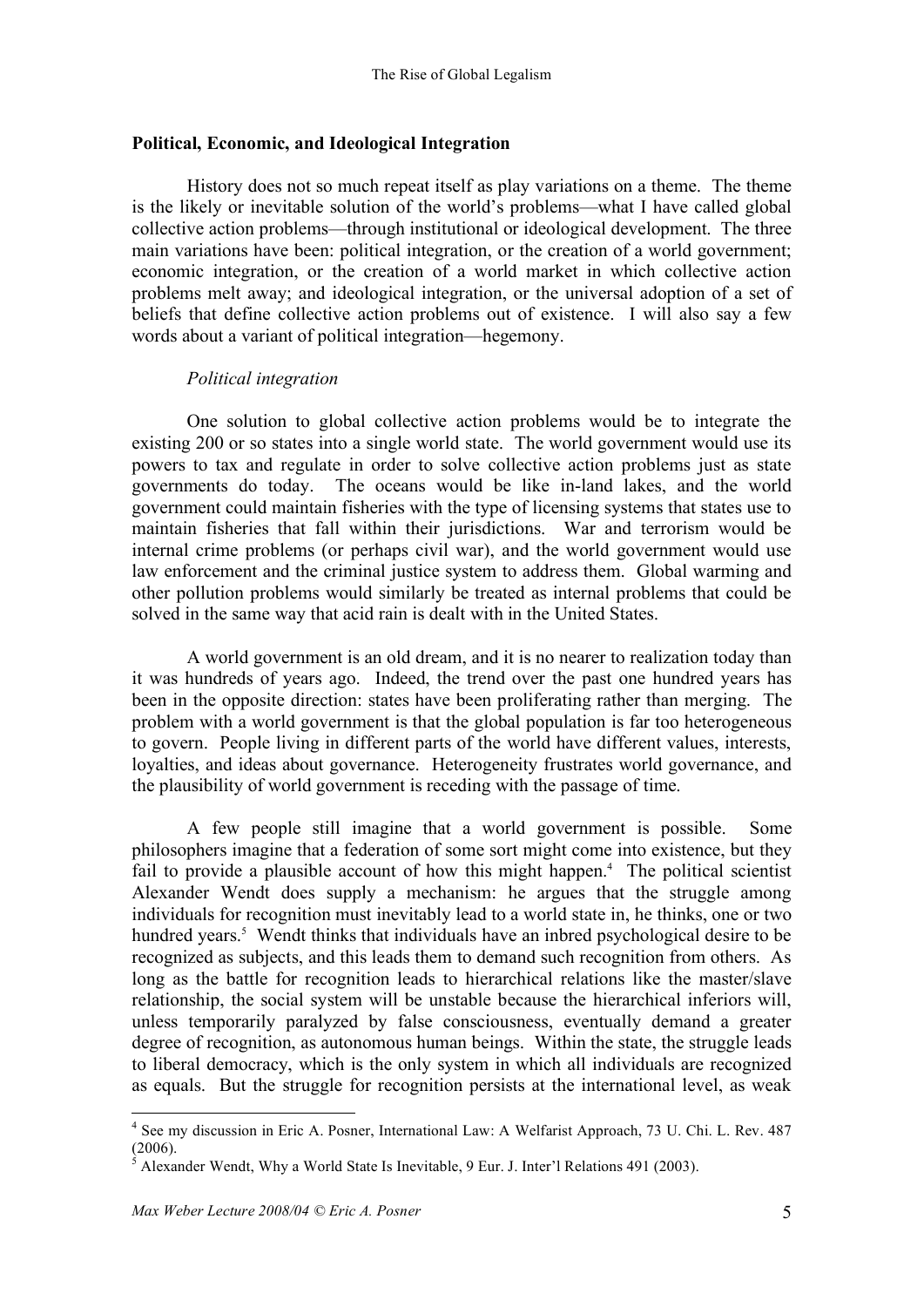states demand greater recognition from stronger states, and citizens within weaker states demand greater recognition from the citizens of stronger states. Wendt insists that a stable world system cannot exist as long as people are divided among states, because even if the states take relatively peaceful attitudes toward each other, there is always the possibility that disputes will lead strong states to fall back on their greater power, resulting in the use of force. Such instability must eventually give way to a world state, where all individuals enjoy legal equality and liberal rights—the point at which they will finally stop struggling for recognition.

Wendt's argument depends on some highly contentious empirical assumptions. Although at times he seems to acknowledge that he must make strong empirical assumptions, the tenor of his argument, with the notion of the inevitability of the world state, is either that, in fact, such assumptions are unnecessary and his argument is analytic, or that they are obviously correct. Clearly the first cannot be true. Wendt himself admits that the people's desire for recognition must be stronger than their desire for security, for his story to be correct. He points out that people do, from time to time, take risks and even voluntarily die for the sake of recognition of themselves or their group, but this hardly settles the matter. If enough people care more about security than recognition, then his contraption cannot get started. He also acknowledges that nationalism and other urges to form collectivities below the global level are in tension with evolution toward the world state. Although he takes nationalism as evidence for his theory—proof of the power of struggle for recognition—and enthusiastically notes that nationalisms will enjoy stability only when they themselves embrace reciprocal recognition, he ignores the plausible possibility that nationalism is simply a stronger force—again, an empirical question. Other moving parts in his theory—the destructiveness of technology has made war more unattractive, the role of collective memories of past bloodlettings spurs integration—are also empirical conjectures that are not particularly plausible and indeed could have been made with equal force one hundred years ago.

One cannot disprove Wendt's style of utopianism but it provides a flimsy foundation for policy. More parsimonious and plausible accounts of recent world history are available. At least for the next one hundred to two hundred years, we cannot depend on a world government to solve the global collective action problems.

# *Economic Integration*

On the eve of World War I, the British intellectual Norman Angell published The Great Illusion, an instantly famous book that made arguments that were both ingenious and (with hindsight) wrong.<sup>6</sup> Although Angell has been misinterpreted as saying that war was no longer possible, in fact his argument was that war was no longer in the interest of any state. A state that went to war would end up injuring itself because it would merely disrupt its own economic relationships, from which it benefited far more than it could benefit from conquest. He acknowledged that many people believed that war could be advantageous for a state, and for that reason war remained possible

 $6$  Norman Angell, The Great Illusion (G.P. Putnam's Sons, 3rd rev. & enlarged ed. 1912).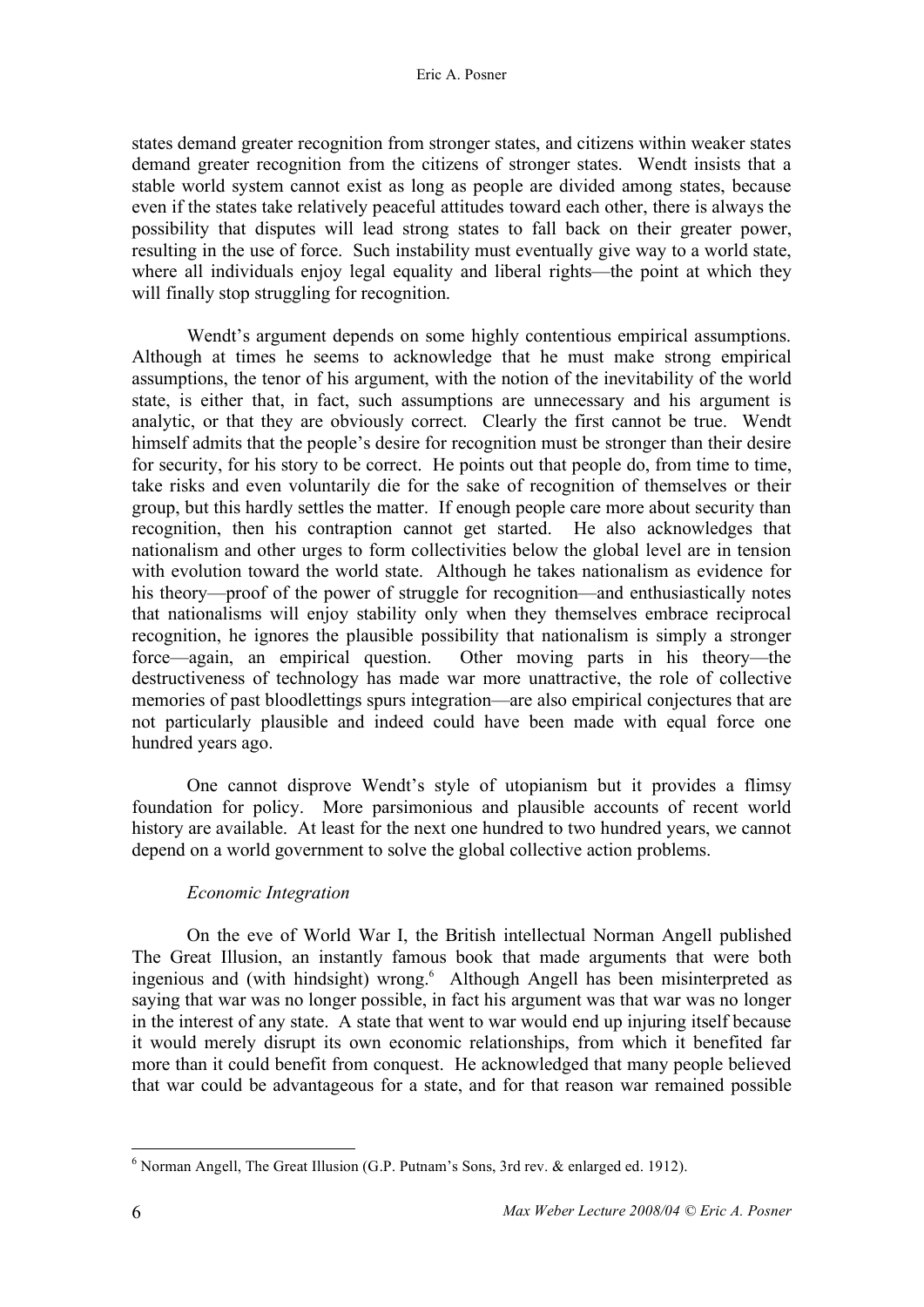and Britain should not discard its military; but he also believed that with time everyone would see that this belief was erroneous, and so eventually war would no longer occur.

Angell argued that the then-modern economic integration of different countries made war a losing proposition even for the winner. Suppose, for example, that Germany defeated Great Britain in a war. Then what would happen? The German army could cart off all British valuables from the homeland and enslave the population. It could seize Britain's colonies and claim them as its own. But Britain's valuables were not worth all that much. Much more important would be the disruption of Germany's financial and trade relationships with Britain. German-owned factories in Britain would lose their workers, and German firms in Germany would lose a source of inputs and a market for their goods. British debtors would be unable to repay their loans to German creditors, which would fold, and British creditors would call in their loans. The subjects of Britain's colonies would still need to be mollified, and Germany would quickly realize that it had to treat those subjects as well as Britain did (which Angell thought was quite well). In short, a country like Germany does much better by maintaining friendly economic relations with Britain than by invading it and reducing it to a colony or wasteland. This can be interpreted as a claim that even if a world government is not possible, the kinds of problems that we would hope the world government could solve—chiefly, war—can nonetheless be solved in a decentralized fashion, as states voluntarily, without being forced by a world government, refrain from going to war simply because they have no interest in doing so.

Although badly timed, Angell's argument was insightful. It anticipated America's policies toward West Germany and Japan after World War II, and the whole decolonization movement of the 1950s and 1960s. The U.S. realized that it was better off if Germany and Japan were wealthy and democratic, than if they were not, and invested a great deal of resources into ensuring that this would happen. No major figure believed that they should be turned into colonies, and those, like Secretary of State Henry Morgenthau, who believed that Germany would always remain dangerous unless converted into an agrarian society were proved wrong. Later, Britain, France, and the other imperial powers would realize that, quite apart from the difficulty of maintaining control over restless populations, decolonization was not necessarily an economically unsatisfactory policy. The newly independent states would remain economic partners in much the same way as they had prior to colonization, supplying raw materials to the former imperial master, receiving manufactured goods in return, and more or less willing to maintain friendly political relations.

But Angell was excessively optimistic. States can prosper by cooperating with other states, but they can also gain advantages by preying on other states. Predation need not take the form of conquest and devastation or looting; the modern form could simply be insistence on advantageous economic relations which do not eliminate the weaker state's incentive to cooperate economically but ensure that the stronger state receives the larger share of the surplus. In modern terms, the fact that states would all benefit in the aggregate if they could resolve their disputes peacefully does not mean that states will resolve their disputes peacefully. Peaceful settlement of disputes is, except in narrow cases, a global public good, and states have an incentive to free ride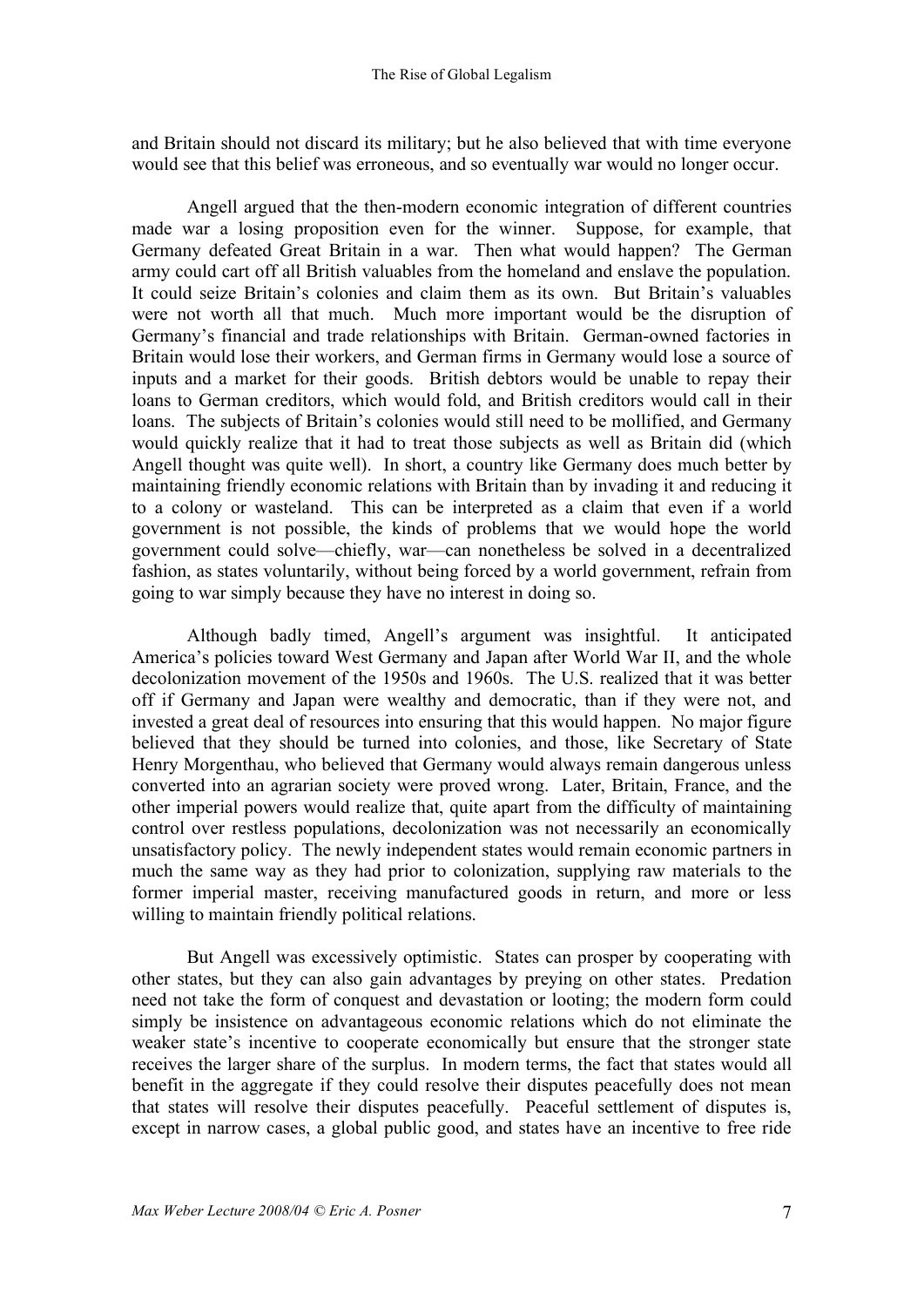rather than contribute to its production, which in many instances would mean refraining from engaging in an advantageous war.

The problem with Angell's view is even more apparent as we turn our focus from war to the other collective action problems. Consider global warming. Nearly all states recognize global warming as a problem, but states are unable to cooperate in order to solve this problem, even though the eventual losses to states may well exceed those that would be caused by any war. The increasing economic integration of the world does not solve global collective action problems; it simple creates a new set of them. To be sure, neither Angell nor his modern-day followers believe that economic integration would solve all the world's problems. The point, for present purposes, is that even if some global problems can be solved with little or no cooperation, others cannot.

# *Ideological Integration*

The theory of economic integration does not purport to solve global collective action problems; it is instead a theory that at least some such problems do not really exist, because they, or some of them, will disappear as long as states act in their selfinterest. By contrast, the theory of political integration recognizes that global action problems exist as long as the state system exists, and thus advocates or predicts the development of a world state, for which the collective action problems would be merely domestic problems, resolvable with taxation and regulation and the other instruments of government. The third approach combines elements of the first two. Ideological integration means that states develop similar or identical beliefs, commitments, and institutions, and as a result, the global collective action problems can be solved or simply melt away.

The most important modern advocate of this view is Francis Fukuyama, whose famous 1989 essay, "The End of History?", argued that history had ended because all ideological conflict had been resolved.<sup>7</sup> Fukuyama, like Wendt, is inspired by Hegel, and his theory is similarly motivated by the assumption that the struggle for recognition is central to human existence, and that technological advance favors equality, but where Wendt foresees a world state, Fukuyama foresees a continuation of the state system, but with the crucial qualification that all states, in the future, will be liberal democracies. Fukuyama believes that the collapse of the Soviet Union ended the last major ideological battle, between communism, on the one hand, and market-based liberal democracy, on the other. Everyone now, more or less, recognizes that the only viable organization of a state is along liberal, democratic, and market-based lines.

Fukuyama's theory is too optimistic. There will always be people with grievances, real or imagined, and these people will turn to ideologies that make sense of their grievances and provide a basis for action. In the past, such ideologies included anarchism, fascism, nationalism, communism, and—liberalism. Today, certain strains of Islam have taken on this role for many people. But, whether Fukuyama is right or

<sup>&</sup>lt;sup>7</sup> See Francis Fukuyama, The End of History?, The Nat'l Interest (Summer 1989). The essay was later expanded into a book. See Francis Fukuyama, The End of History and the Last Man (1992).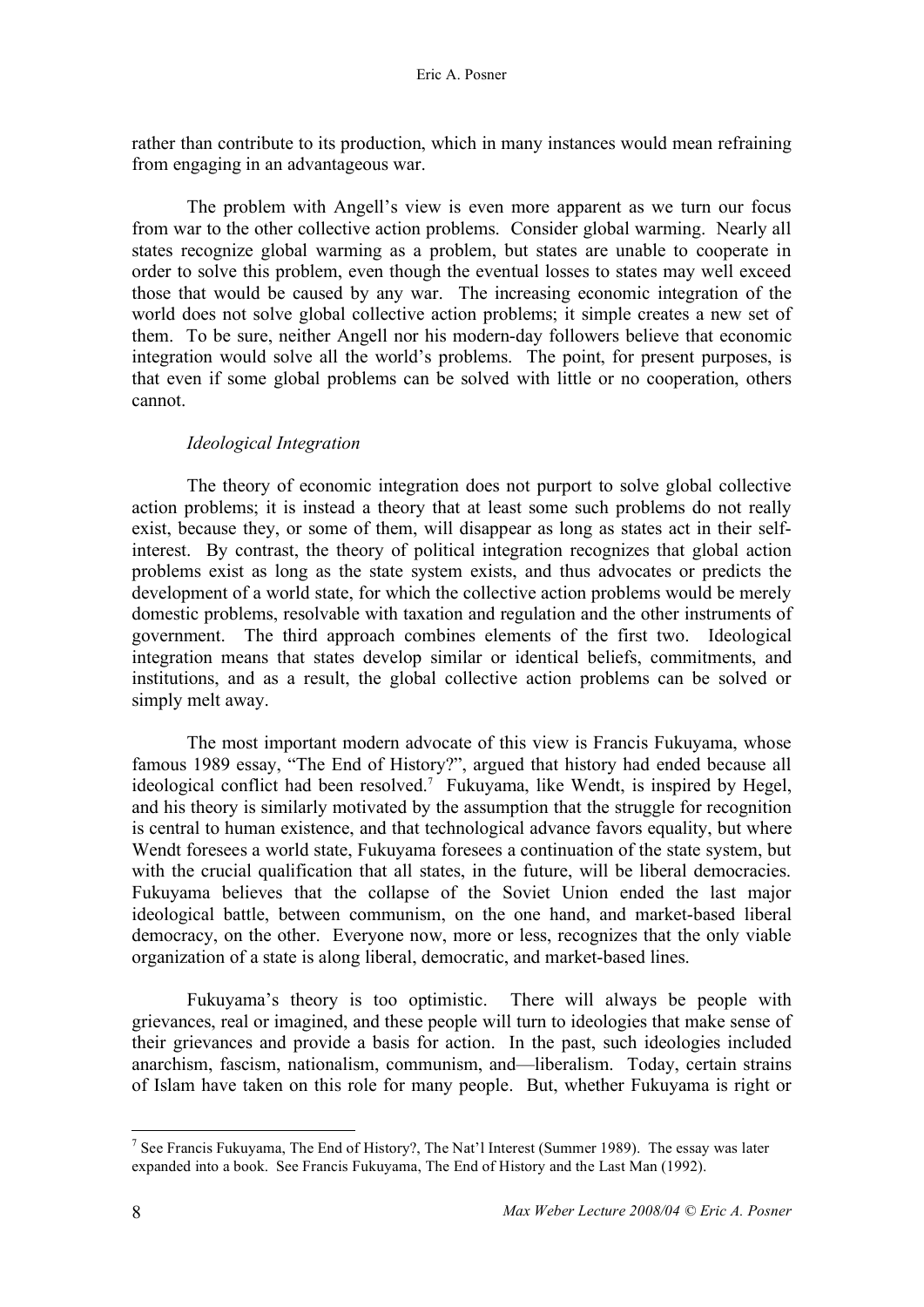wrong in his diagnosis, the question of interest here is whether ideological integration could solve global collective action problems.

The affirmative answer draws on the democratic peace literature, which argues that democracies do not go to war with other democracies. The literature rests on an undeniable factual pattern: for the last two hundred years, there are many examples of democracies fighting nondemocracies and nondemocracies fighting nondemocracies, but few examples of democracies fighting democracies, and these are generally ambiguous anyway.8 The most plausible explanation for why democracies do not go to war with each other is that democracies, being relatively open, cannot keep secrets, and so can more credibly commit to war during a crisis—with less likelihood of bluffing leading to war.<sup>9</sup> War occurs most often when states misjudge the capacities and interests of other states; when this does not happen, states appease or settle rather than incur the costs and risks of war.

But greater information does not solve collective action problems: the problems exist even with perfect information. Nor does the capacity to make credible commitments. It may be that, on the margin, democracies can solve global collective action problems more effectively than nondemocracies can. Because their interests and capacities are more visible, bargaining costs are lower, and thus negotiations are less likely to fail. But the advantages of democracies are limited. They remain independent actors, and so they will have trouble cooperating with each other. This means that they cannot solve global collective action problems, though they may make more progress than authoritarian states do.

# *Hegemony*

A fourth solution to global collective action should be mentioned, although it does not have the supporters that the first three do. This solution involves the hegemony of a single state or, in some versions, a system of cooperation among a small number of dominant states—"regional hegemons"—which in turn enforce order among the small states within their respective spheres of influence.

The clearest modern precedent of a hegemon is the British Empire, which maintained order on the high seas during much of the nineteenth century, and which also controlled many smaller states by virtue of its financial and economic dominance. All or nearly all states benefited from a freedom of the seas, which Britain protected by defeating pirates and deterring states that sought to exert greater control over the seas. Britain could also prevent some small states from starting regional wars, and took the leading role in the abolition of the slave trade.

But Britain could not prevent war between great powers, and it could not solve numerous other global problems. Today, the most powerful state, the United States, is far too weak to be a global hegemon. The U.S. could not, for example, solve the problem of global warming by simply threatening other states with a military

<sup>&</sup>lt;sup>8</sup> See, e.g., Bruce Russett, Grasping the Democratic Peace (1994).<br><sup>9</sup> See James D. Fearon, Domestic Political Audiences and the Escalation of International Disputes, 88 Amer. Pol. Sci. Rev. 57 (1994).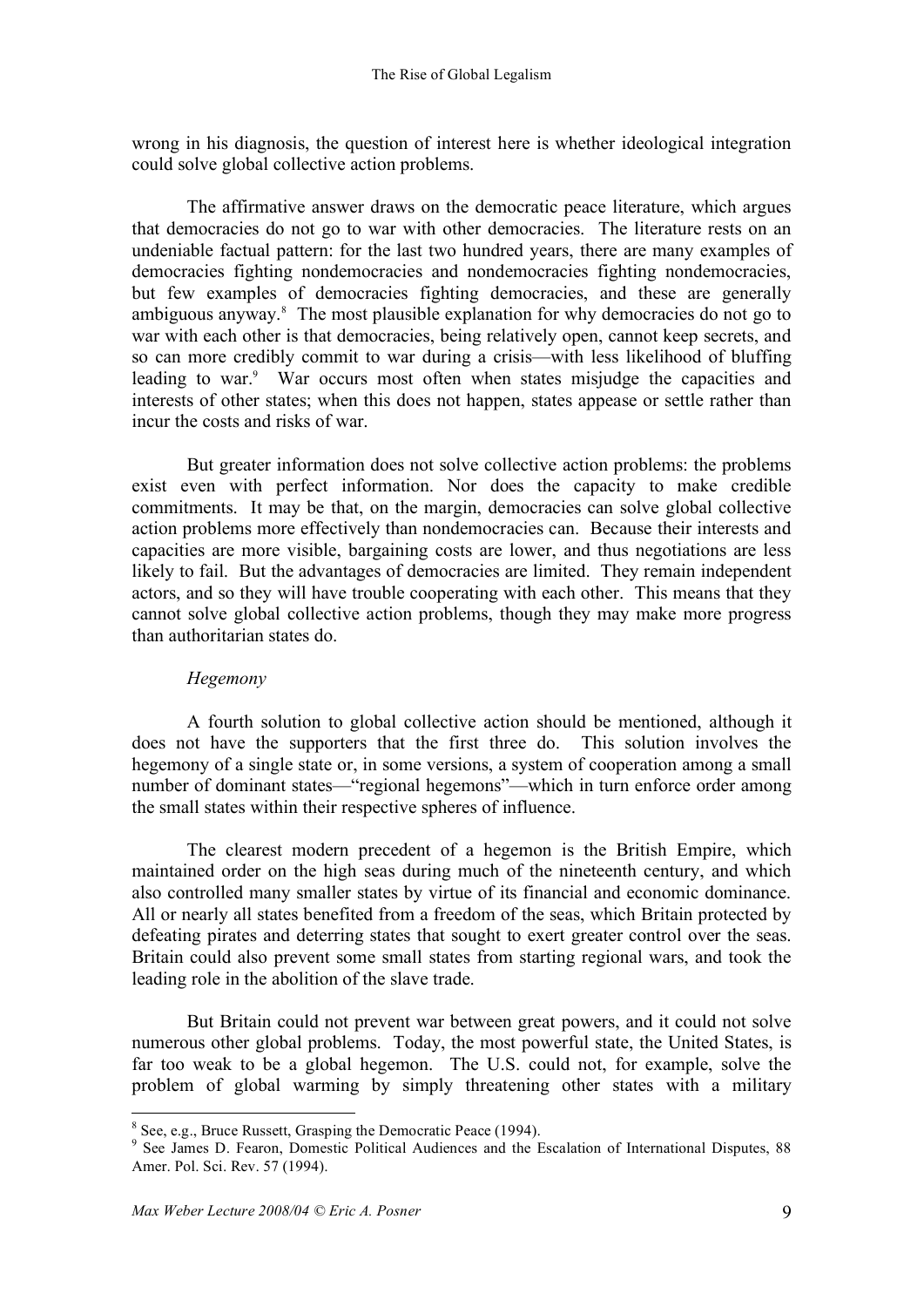intervention unless they reduce greenhouse gas emissions. The U.S. has had some success in deterring inter-state wars, reversing aggression (the first Gulf War), and settling regional conflicts (the Yugoslavia civil war). It helps maintain freedom of the seas, and it takes the lead in many kinds of international cooperation But the U.S. does not have enough power to resolve global pollution problems, save fisheries, suppress many conflicts around the world, and solve the various other global collective action problems.

Even if the U.S. could serve as a hegemon, and therefore had the means and the incentives to solve global collective action problems, many people would find troubling the distributional implications of such a system. The reason that the hegemon has an incentive to solve global collective action problems is that it can capture the value of the public good—and will, if it is self-interested. Consider, for example, the problem of global warming. As a hegemon, the United States could solve this problem by threatening to bomb states that exceed their share of the globally optimal level of greenhouse gas emissions. As a result, the United States would reap the benefits from climate change mitigation without having to pay any costs, aside from those of maintaining the credible military threat, which may well be a fixed cost—a cost that would be incurred in any event because of security needs. U.S. industry would not be restricted, or not as much; and, in addition, the U.S. could demand (or extort) monetary compensation from the world. Indeed, it is hard to see why the U.S. would not extract all the rents that the rest of the world would obtain from American-enforced peace and prosperity.

To be sure, the hegemon does not always have the power to extract rents. During the cold war, the United States frequently complained that western Europe did not pay its fair share of the cost of the nuclear umbrella because the United States could not credibly threaten to close that umbrella for nonpayment.<sup>10</sup> But the possibility of this type of strategic behavior also weakens the incentive of the hegemon to supply global public goods in the first place. Either a state is so powerful that it can capture the gains from solving a global action problem or it does not. In the first case, it has the incentive to solve the collective action problem but no incentive to share the gains. In the second case, it has no incentive to solve the collective action problem.

Nor does a system of regional hegemons hold out much hope. In the nineteenth century, the major western powers—Britain, Russia, France, Prussia/Germany, the Austro-Hungarian Empire—would sometimes cooperate in useful ways. They could settle disputes among each other, and suppress violence in smaller states. But cooperation did not go much beyond preventing war, and did not always succeed at that. Today, one sees a similar configuration, with the U.S., Japan, China, Russia, the EU (or its major members), and other states taking the main roles. But these countries do not seem capable of solving the global collective action problems except in special circumstances.

<sup>&</sup>lt;sup>10</sup> Todd Sandler & Keith Hartley, Economics of Alliances: The Lessons for Collective Action, 39 J. Econ. Lit. 869 (2001).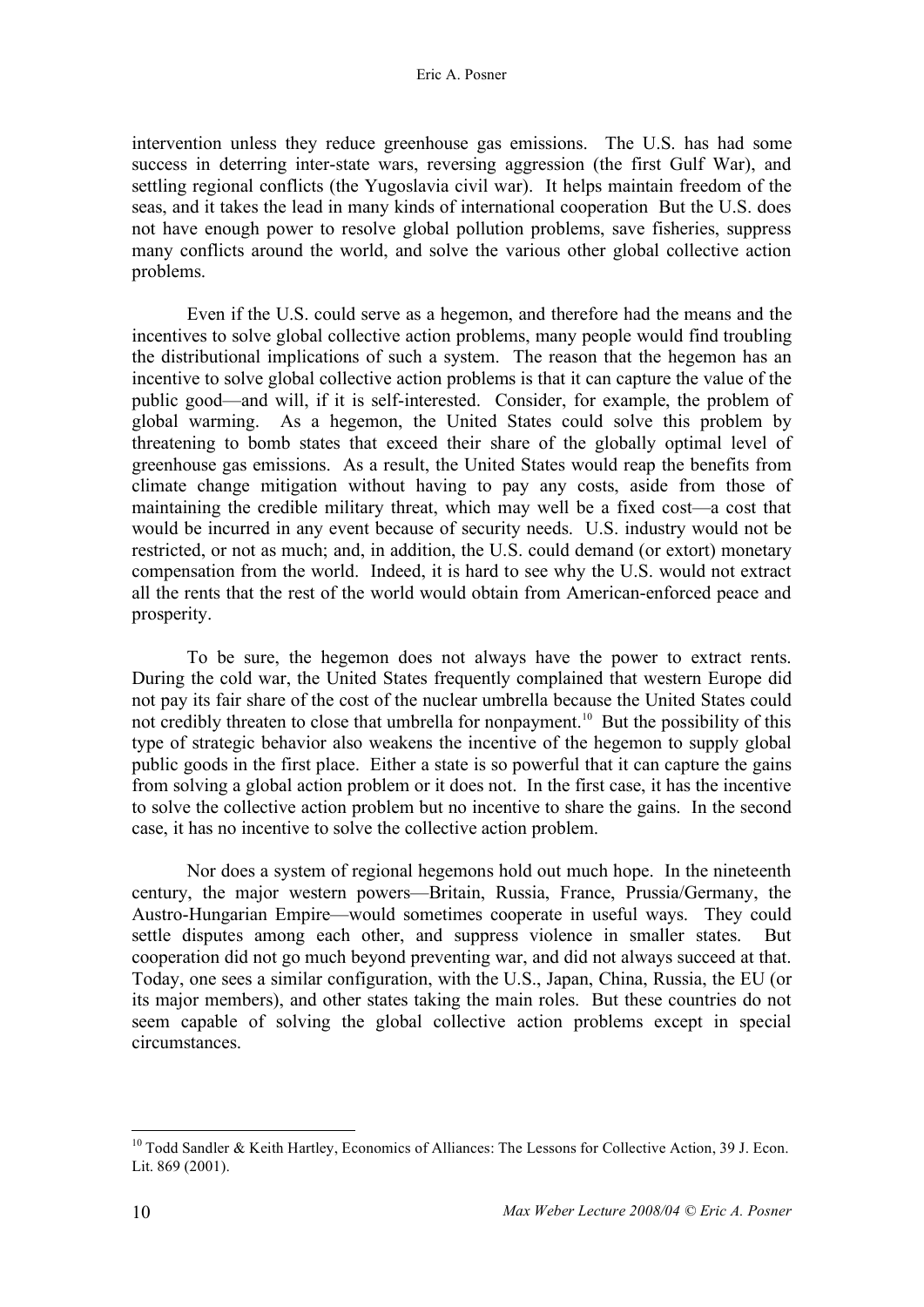#### **Legalism**

The last approach to solving the problem of global collective action can be called "global legalism." Global legalists believe that a world government is not possible in the foreseeable future, but believe that international law, without a world government, can nonetheless solve or greatly ameliorate global collective action problems. International law, normally thought to be an object of government interest, becomes a subject: it develops, it expands, it constrains. And it develops in a certain way, enveloping states within its embrace, compelling them to act outside their interests, pushing them to greater and greater levels of cooperation, and hence to solving the global collective action problems.

Global legalism is not a doctrine or theory. It is akin to an ideology or attitude or posture—a set of beliefs about how the world works, one that, in various forms, dominates the thinking of academic international lawyers, as well as practicing international lawyers and many government officials. <sup>11</sup> Global legalism has popular appeal and it affects government policies: many international institutions bear its imprint. Rather than defining it immediately, let me begin by describing "legalism" in general—as opposed to its global variant.

#### *Legalism in America*

Legalism is an ideology or, more precisely, a set of assumptions about how the world works. It places great faith in the power of law and legal institutions to solve problems. The dominance of legalistic thinking in the United States is an old theme,

<sup>&</sup>lt;sup>11</sup> Probably the two greatest influences on the development of global legalism among American academics are Louis Henkin and Harold Koh. See Louis Henkin, How Nations Behave (2d ed. 1979); Harold Koh, Why Do Nations Obey International Law?, 106 Yale L.J. 2599 (1997). However, I do not claim that either scholar would defend every element of global legalism as I describe it. Global legalism is not a precise set of doctrines or methodological commitments; it is better described as a general attitude about the nature of international law, and global legalists frequently disagree about particulars. One can find this attitude in virtually any article or book written by an American international law scholar, where the standard assumption is that if a global problem exists, the solution is more law, and little or no attention is given to whether states have an interest in creating and supporting the proposed legal solution. For a discussion of other examples, see Eric A. Posner, International Law and the Disaggregated State, 32 Fla. St. U. L. Rev. 797 (2005). To be sure, there are some critics and dissenters but they are in a small minority. For a historical discussion of the tension between "formalist" (that is, legalist) and "realist" (that is, skeptical) scholars in the United States, see Marti Koskenniemi, The Gentle Civilizers of Nations: The Rise and Fall of International Law 1870-1960 ch. 6 (Cambridge, 2001). Koskenniemi seems to think that American legal scholars tend to be "realists." However, in my view the legalists have, today, the upper hand.

As for political scientists who write about international relations, I do not believe that any major scholar is a global legalist. See, for example, Legalization and World Politics (Judith Goldstein et al., eds. 2001), which lays down a descriptive research agenda that rejects the common assumptions of legalists (e.g., p. 4). This research has its roots in international relations scholarship that uses the rational choice methodology; see, e.g., Robert Keohane, After Hegemony (1984); Oran R. Young, Governance in World Affairs (1999). Global legalism is mostly confined to law schools, the media, and politics. A few philosophers, however, might be called legalists because they assume that legal institutions can solve international problems without trying to explain how they would do so. See, e.g., Brian Barry, Statism and Nationalism: A Cosmopolitan Critique, in Ian Shapiro and Lea Brilmayer, eds, NOMOS XLI: Global Justice 12, 39 (1999); Jonathan Glover, State Terrorism, in R.G. Frey and Christopher W. Morris, eds, Violence, Terrorism, and Justice 256, 272 (Cambridge 1991).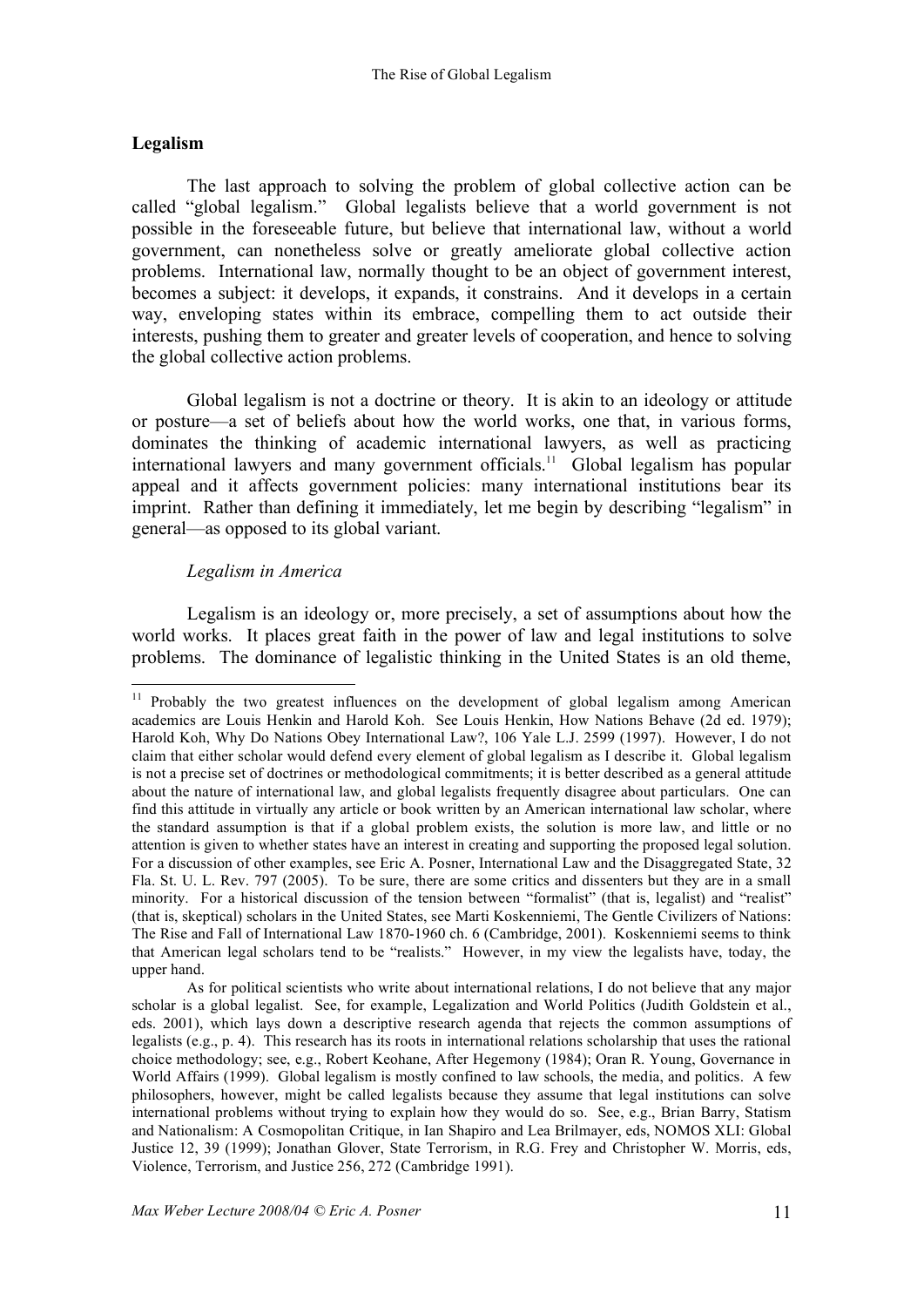first discussed by Alexis de Tocqueville in Democracy in America. <sup>12</sup> Tocqueville was not concerned about the role of legalism in international relations; his discussion of legalism was focused on its domestic variant. About this version of legalism, and as it then existed in the United States, he famously said: "There is almost no political question in the United States that is not resolved sooner or later into a judicial question."13 He meant that Americans expected law and legal institutions to resolve moral and policy disagreements that in other countries would be resolved by political, religious, or communal institutions. Tocqueville captured an important truth and seems to have uncannily predicted the future.

Legalism in the United States is due to several factors.

*The common law tradition.* American judges, like British judges, have the authority to develop the common law, which is essentially a kind of constrained policymaking. The common law governs chiefly disputes between individuals property disputes, breach of contract, accidents, and so forth—and in the course of developing the common law in the United States judges have resolved numerous policy questions concerning these subjects. By and large, Americans have been satisfied with common law development, and judges' authority to make law in this domain is unquestioned. It is also subject to correction by state legislatures, and this has ensured that the common law has not deviated too far from the values and interests of the people.

*The constitution*. American judges claimed early on the power to nullify state laws that violate state constitutions, and state and federal laws that violate the federal constitution. Judicial review is more controversial than common law development, but it is just as entrenched. Because the U.S. Constitution is a short and ambiguous document, judges have been able to use it to advance policy goals, which they have done very aggressively. As a result, in the U.S. all kinds of policy choices—regarding slavery, abortion, contraception, the minimum wage, taxation, voting districts, and much else—have been made, or heavily influenced, by judges.

*Legal institutions and the legal profession*. Tocqueville noted the dominant role of lawyers in American society and politics, likening them to aristocrats in Europe. Lawyers constituted a kind of ruling class. Aside from arguing cases and serving as judges, they also dominated political institutions such as legislatures. Lawyers share certain interests and ways of seeing the world—one that emphasizes the ever-present possibility of resolving conflicting interests rather than the inevitable struggle of entrenched classes or ideologies. This made them highly useful to everyone who has a problem—businesses, unions, repressed minorities and religious groups, anyone with a grievance—and possibly enabled them to be the glue that held together a society that lacked a common religion or religious establishment and was highly individualistic and disinclined to defer to authority. In exchange for their aristocratic position, lawyers must practice *noblesse oblige*. <sup>14</sup> As professionals, lawyers see themselves as serving the

<sup>&</sup>lt;sup>12</sup> Alexis de Tocqueville, Democracy in America 251-58 (Harvey C. Mansfield & Delba Winthrop trans. and eds. 1992).<br><sup>13</sup> Id. at 257.<br><sup>14</sup> Cf. David Luban, The *Noblesse Oblige* Tradition in the Practice of Law, 41 Vand. L. Rev. 717 (1988).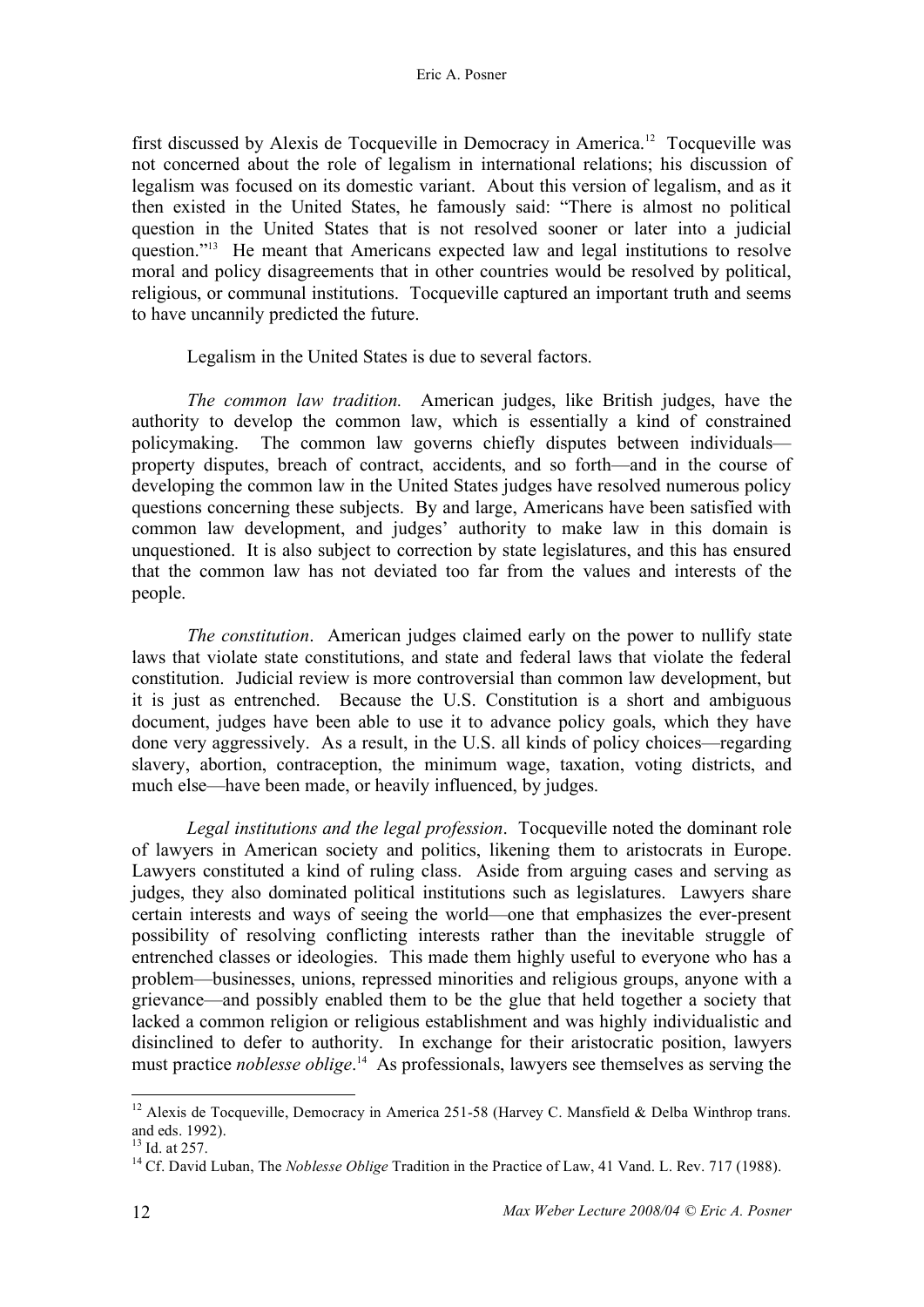public interest, and so, at least in principle, they recognize that certain kinds of behavior are off limits because they exacerbate rather than resolve conflict.

*The love of order*. Tocqueville argued that lawyers love order more than liberty, a claim that would raise hackles in law schools today, but it remains as true today as it did in the nineteenth century. A few exceptions aside, <sup>15</sup> lawyers distrust democracy, fearing that it will either lead to chaos or (more commonly, today) the domination of either unjust majorities, who abuse racial and other minorities, or the domination of the wealthy, who use their money to influence elections. For American lawyers, Brown v. Board of Education is an unshakeable testament to the heroic judiciary facing down popular passions. For European lawyers, democracy is associated with the excesses of nationalism; by contrast, supranational legal structures, protected by bureaucrats and judges, are Europe's highest post-war achievement.

*The heterogeneity of American society*. The United States has always been a heterogeneous society. The earliest citizens came mainly from British stock, but there were also Germans, Dutch, and others, not to mention Indians, who had to be dealt with in one way or another, and Africans, who were mostly slaves. Even among the British, there were great and sometimes violently divisive religious differences, and people who traced their ancestry from different parts of Britain had highly different cultures.<sup>16</sup> Sectional differences were also significant, and indeed in the greatest failure of legalism in U.S. history, led to the Civil War. Meanwhile, additional migrants came from China, Japan, Italy, Ireland, and many other countries, and by the early twentieth century, the U.S. had become the highly multiracial society that we know today. The importance of this development for legalism cannot be exaggerated. When people cannot resolve their differences by appealing to common religious beliefs, or common ethnic norms, or common historic memories, or tribal elders, they can at least appeal to the law—to constitutional law, which they implicitly accepted when they migrated, to the common law which had continually proved its worth, and to statutes which had been passed by officials who had been elected by them.

And so Americans argue about policy by appealing to the law. They say that the Constitution, rightly understood, endorses this or that policy choice. They bring lawsuits whenever they disagree with elected officials' policy choices. And thus judges continue to play a dominant role in setting policy. This development has not been smooth and uniform, to be sure. The rise of the administrative state of the twentieth century can be described as a repudiation of legalistic thinking, which had failed America during the Great Depression, when legalistic Supreme Court justices prevented the implementation of New Deal reforms. But America's regulatory agencies are themselves highly legalistic, and although courts defer to their decisions in many settings, this is largely because the agencies themselves have adopted legalistic procedures.

<sup>&</sup>lt;sup>15</sup> See, e.g., Mark Tushnet, Taking the Constitution Away from the Courts (1999); Jeremy Waldron, Law and Disagreement (1999); Larry D. Kramer, The People Themselves: Popular Constitutionalism and

<sup>&</sup>lt;sup>16</sup> David Hackett Fisher, Albion's Seed: Four British Folkways in America (1989).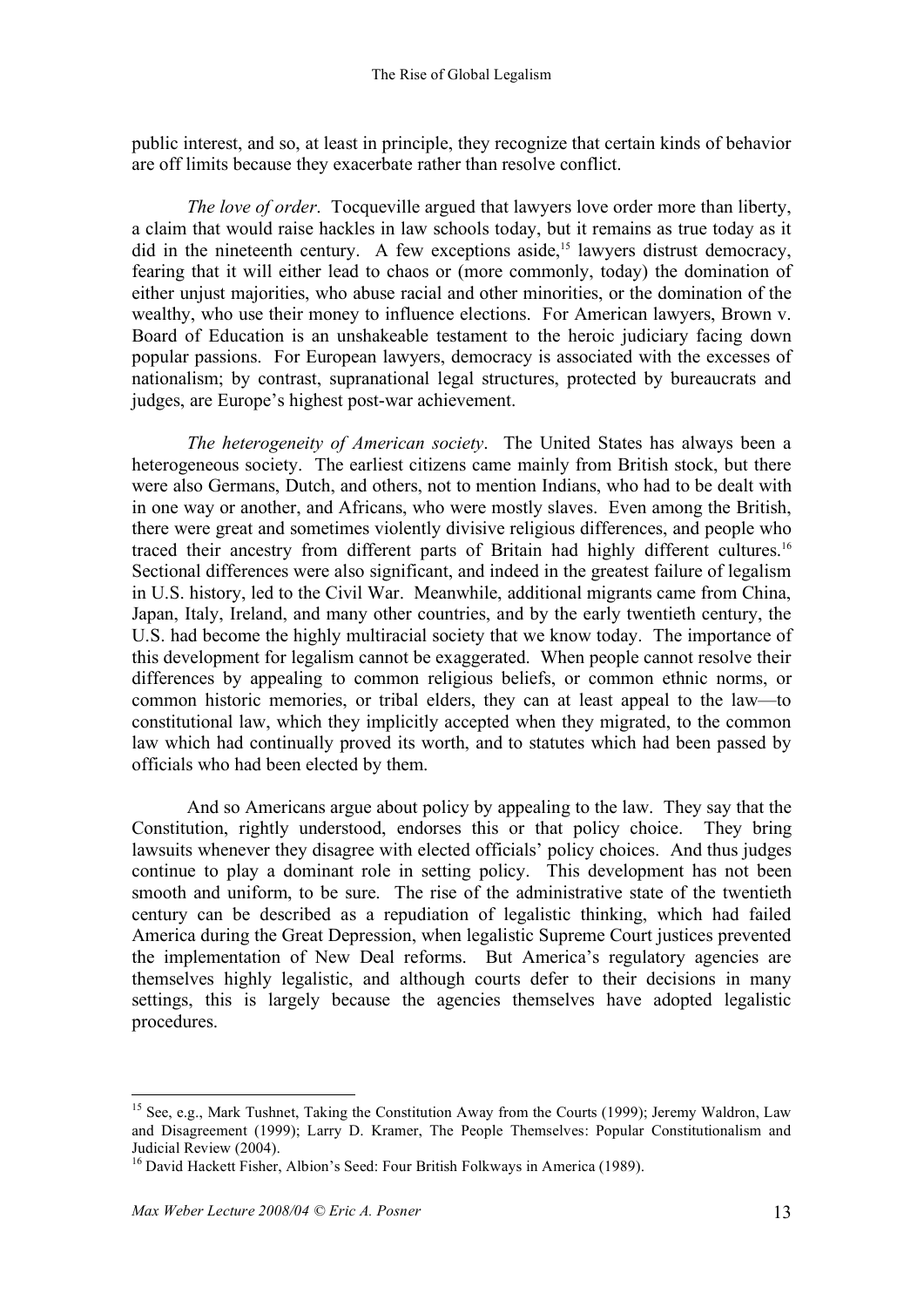#### *What Is Legalism?*

As should be clear from the previous discussion, legalism is a complicated and ambiguous concept, and any attempt to reduce it to a definition is hazardous. Still, one can identify several common elements. 17

*Rules*. Laws are rules that are issued in advance of the behavior they regulate. They are not always precise but legalism favors precision over vague standards. But the key point is that the rules are set out in advance, so that people have notice. The rules prevail over power. Thus, for the legalistic mind abortion rights are settled by the U.S. Constitution, and are not to be determined by religious and political forces slugging it out in the political arena. Smoking policy, similarly, is better determined by courts applying common law tort principles than by legislative horse trading.

*Judges*. One could imagine a rule-bound society that was not legalistic; for example, the rules could come from a religious text. A crucial element of legalism is the powerful role of the judge. Judges, by ideological reputation, lie outside politics; they resolve cases impartially, by appealing to the rules. The legalistic mentality implicitly assumes that existing rules can resolve every problem. Actual judges know better. Like priests in an ancient society, who know that their magic is just an illusion, judges purport to find law—that is, apply the rules—even as they make it. They make law by appealing to vague or conflicting rules that do not indicate a determinate outcome while making a policy choice on the sly. The trick works because like the ancient priests judges use common sense, and share the dominant values of society, and so can usually make cases work out in a manner that seems broadly fair. When judges dominate policymaking, a society become litigious: people seek to affect policy by bringing lawsuits. 18

*Procedures and the adversarial system*. Legalism loves procedures. In the ideal, a case is resolved fairly because neither side has a procedural advantage—thus, the substance of the law determines the outcome, and not the wealth of one party or the skill of his lawyer. Procedures ensure that both sides have access to all the evidence, have time to prepare their cases, are not surprised by revelations, are not disadvantaged by the judge or jury's prejudices, predilections, or interests. Of special importance is the institution of review. The judge reviews the jury's verdict, and an appellate panel reviews the judge's decisions, and a high court may review the appellate panel's views. Along the way, there are many opportunities for rehearings by the same judge or by a larger or different panel, and there may be additional opportunities for collateral challenges—in criminal cases especially, where defendants may get a second chance by filing a habeas petition in state court and a third chance by filing a habeas petition in federal court, and each time with additional layers of review.

<sup>&</sup>lt;sup>17</sup> See Judith Shklar, Legalism: Law, Morals, and Political Trials (2d ed. 1986). For a related definition of "judicialization," see C. Neal Tate, Why the Expansion of Judicial Powers?, in The Global Expansion of Judicial Power 28 (C. Neal Tate & Torbjörn Vallinder eds. 1995), who emphasizes (1) the extent to which policymaking occurs in courts; and (2) the extent to which quasi-judicial rules and procedures dominate decision-making in policymaking bodies other than courts.

 $^{18}$  See, e.g., Walter K. Olson, The Litigation Explosion: What Happened When American Unleashed the Lawsuit (1991); Robert A. Kagan, Adversarial Legalism (2001); Thomas F. Burke, Lawyers, Lawsuits, and Legal Rights: The Battle Over Litigation in American Society (2002).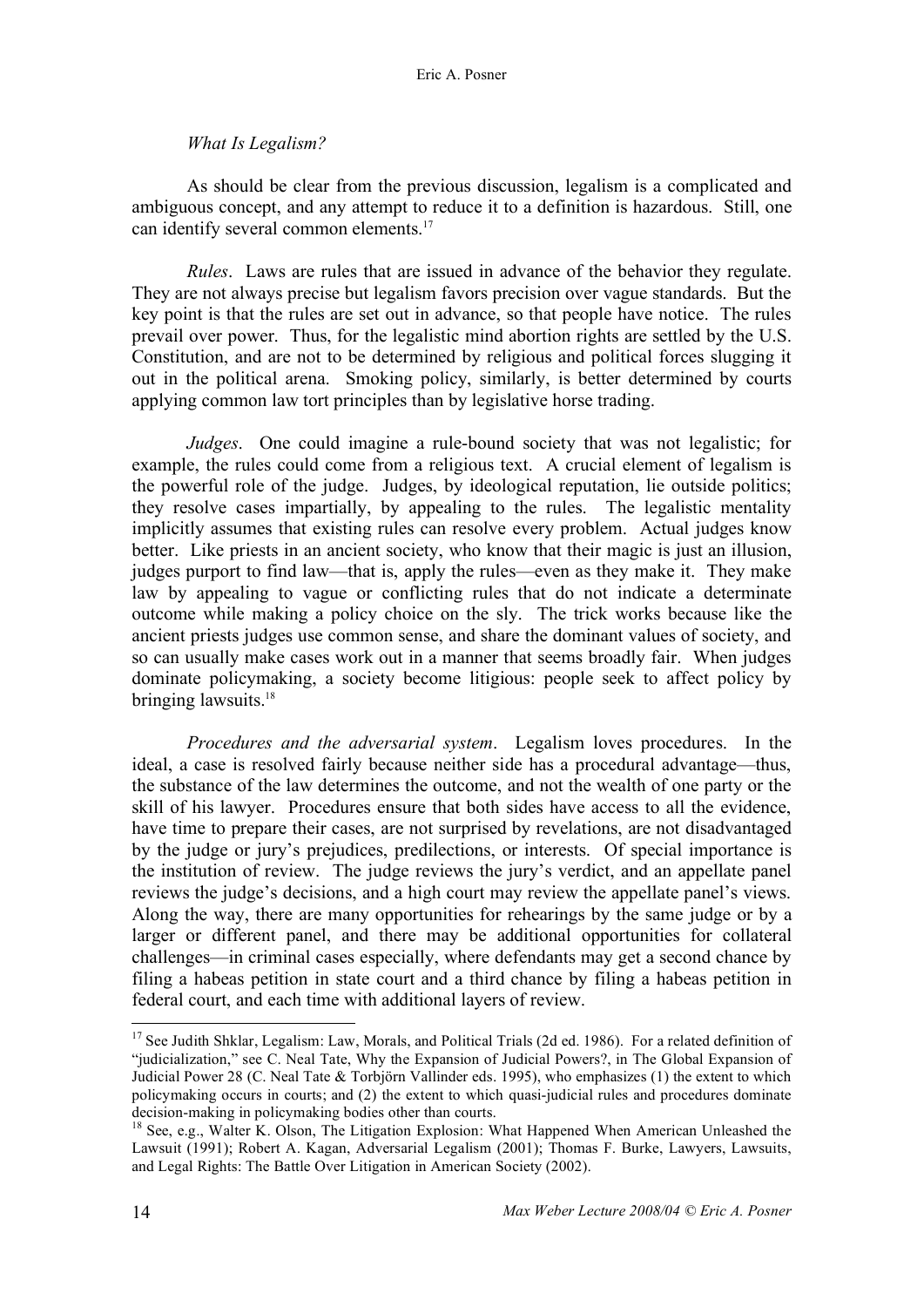*Liberal legalism*. There are other elements of legalism but the discussion so far should suffice to give its flavor. But one should recognize one other aspect of legalism which is important, and that is its longtime association with liberalism—in the classical sense that emphasizes individual freedom. The rule of law, for example, is thought to be a liberal virtue as well as a legalist virtue: it refers to the idea that people should not be subject to the whims of rulers, as this is inconsistent with freedom and autonomy. Although it is true that legalism bans arbitrary governance, it does not literally ban illiberal laws—such as laws against freedom of conscience and speech. But in practice legalists tend to be liberals and, at least in the United States, liberals tend to be legalists. Legalists do not believe that laws issued by dictators are truly consistent with legalism, and so they generally insist on democratic institutions, and for democratic institutions to work, there must also be open debate, freedom of speech, and so forth. Liberals could possibly endorse an unconstrained direct democracy, where everything would be determined by politics, as long as the public was itself liberal in thinking. But in practice liberals insist that judges must guard the liberal order on the basis of a largely liberal constitution, at least as those judges have interpreted it. So legalism tends to be liberal, but it need not necessarily be so.

In sum, legalism defined broadly is the view that law and legal institutions can keep order and solve policy disputes. It manifests itself in powerful courts, a dominant class of lawyers, and reliance on legalistic procedures in policymaking bodies.

# *Why Legalism?*

To understand the appeal of legalism, one needs to understand the appeal of the judge. Why would people place so much confidence in judges to resolve their disputes, rather than looking to traditional authorities such as religious figures, or to political authorities such as legislatures and executives?

Several answers suggest themselves.<sup>19</sup> When a population is highly diverse, different groups will appeal to different traditional authorities—different religious figures, or charismatic figures, or tribal leaders, or what have you. Thus, the authorities cannot resolve disputes involving people from different groups, at least not without the difficult process of bargaining over differences. We might attribute the early growth of legalism in the United States to the diversity of the population. Many (but not all) empires with diverse populations—the Roman Empire, the Austro-Hungarian Empire, the British Empire—have also been legalistic.

But why not rely on political authorities? The answer may be that legalism becomes more attractive when regular government is weak, fragmented, unpopular, or otherwise incapacitated, while the courts themselves are effective and enjoy a good reputation.20 As noted above, American courts inherited power and authority from the British system, and their appeal in the nineteenth century must have been enhanced by the weakness and remoteness of the national government; state legislatures were also widely distrusted. In Europe today, a legalistic mentality has taken hold in part because of the success of the European Court of Justice in knitting together sovereign states that

<sup>&</sup>lt;sup>19</sup> For a general discussion, see Tate, supra at 28-33.<br><sup>20</sup> John Ferejohn, Judicializing Politics, Politicizing Law, 65 Law & Contemp. Probs. 41 (2002).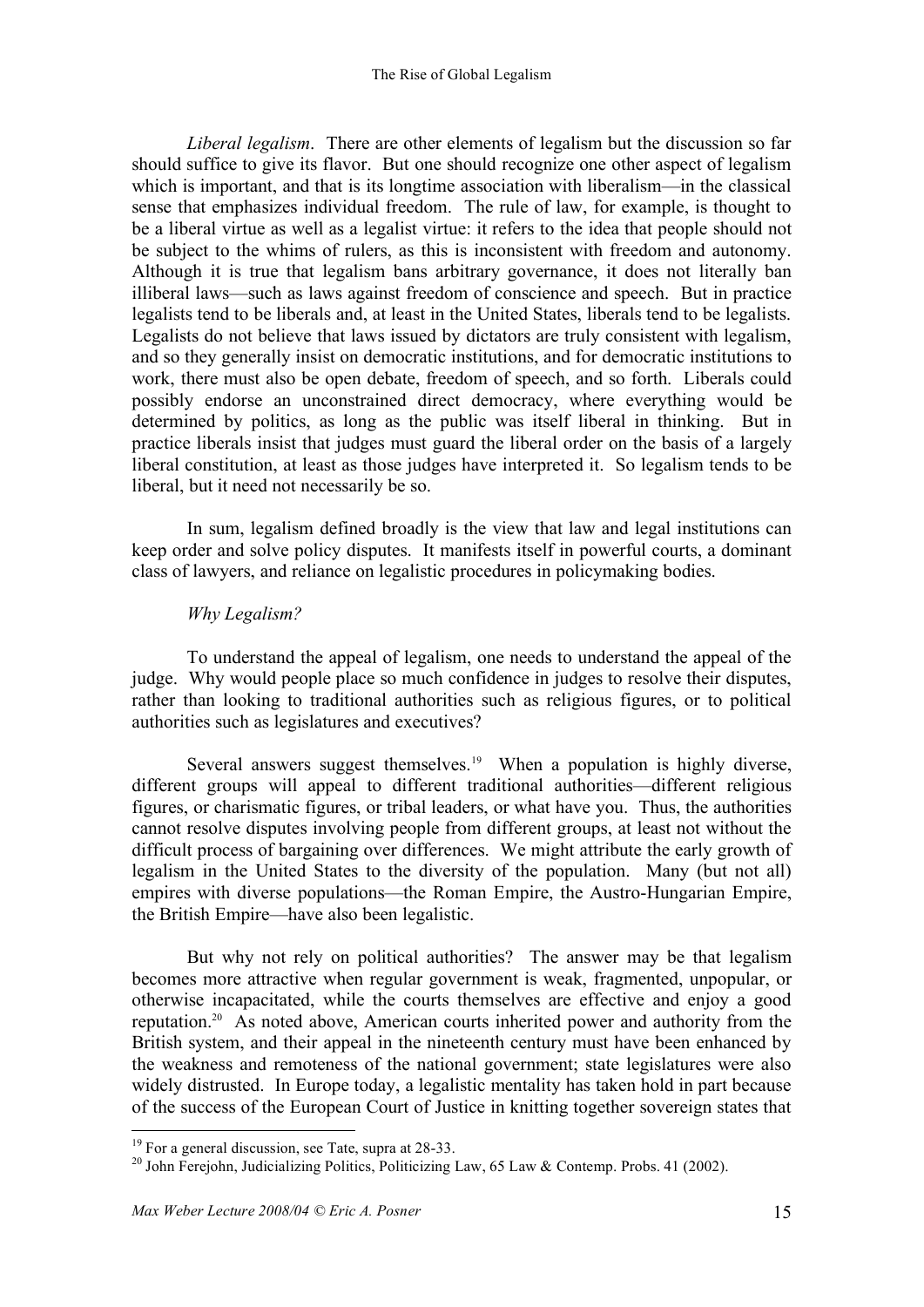had otherwise refused (until recently) to give much power to Europe's major political institutions, which were hampered by strict voting rules and featured other weaknesses.

Further, it may be that elites and the power-holders fear mass democracy, and see judges, who are by training and temperament more likely to identify with the elites than with the masses, as a bulwark against the people. <sup>21</sup> This is similar to Tocqueville's argument that the legal profession serves as a governing aristocracy, although where Tocqueville saw the legal profession as relatively benign, and crucial for maintaining order, one might also see a class defending its interests.

Finally, one needs to explain why judges would be willing to take on the burden of policymaking, when they might believe that doing so would undermine their reputation for impartiality and weaken public support for the judiciary. One possible answer is that individual judges have policy preferences and, all else equal, would like to impose those preferences on others. <sup>22</sup> And because the public seeks policy guidance from judges, *failure* to engage in policymaking might weaken public support for the judiciary.

Legalism is not just faith in the judges; it also involves faith in the law—for example, the belief that a vague document written in another era, like the U.S. Constitution, can provide guidance for policy today, or that the common law provides a basis from which one can derive right answers, or that statutes have inherent meanings. These views have been under furious assault in the legal academy for almost a century, but the public seems to hold them as strongly as ever. It may be that people have internalized the self-conception of the legal profession—illustrated by such mantras as the one that "judges discover law rather than make it"—perhaps because legalistic nations have been relatively free and prosperous. It may be that legalistic thinking appeals to ordinary habits of mind. Or it may be that people prefer the rule of judges to that of politicians, but have been unable to reconcile this preference with the ideological appeal of democracy. Whatever the case, legalism is a powerful force.

# *Legalism Spreads Across the World*

The legalism I have described is the specifically American version with which I am most familiar, and the American version seems to be its purest manifestation anywhere in the world. <sup>23</sup> But legalism has spread, and plays an increasing role in other countries, especially the western democracies.

<sup>&</sup>lt;sup>21</sup> See Ran Hirschl, Towards Juristocracy: The Origins and Consequences of the New Constitutionalism (2004).<br><sup>22</sup> See Jeffrey A. Segal & Harold J. Spaeth, The Supreme Court and the Attitudinal Model (1993).<br><sup>23</sup> In an interesting article, Jonathan Zasloff makes a related argument that what he calls "classical legal

thought" played an important role in American foreign policy during the first half of the twentieth century, thanks in large part to the influential role of lawyers such as Elihu Root in the development of foreign policy. Zasloff blames classical legal thinking for America's disastrous turn from realism during the interwar period, which resulted in excessive faith in international law, a faith that itself was due to central tenets of classical legal thought: the importance of public sentiment rather than the state for enforcing the law; the power of spontaneous legal evolution; and emphasis on legal expertise rather than politics for resolving social disagreements. See Jonathan Zasloff, Law and the Shaping of American Foreign Policy, 78 N.Y.U. L. Rev. 239 (2003).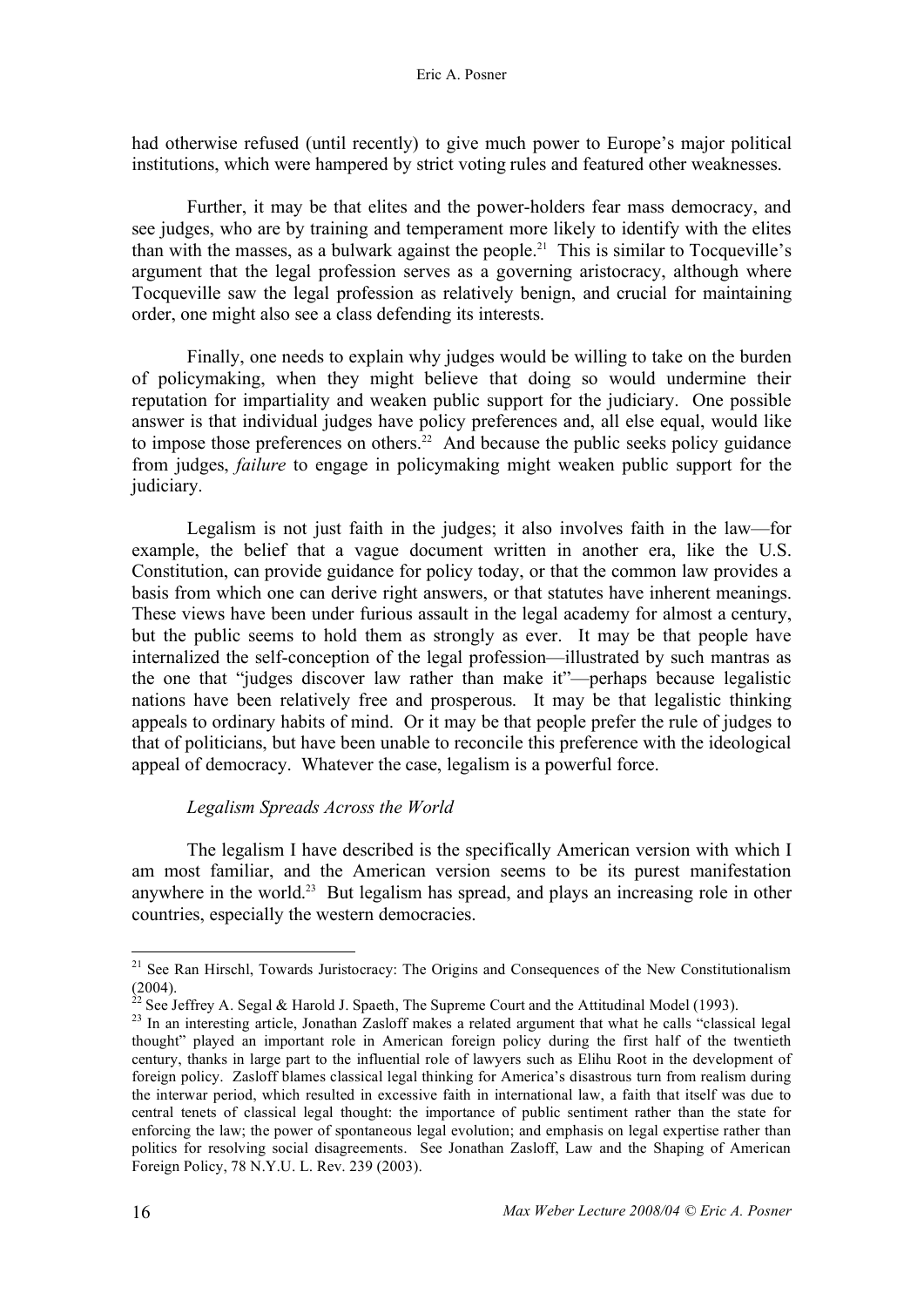There are many reasons for the spread of legalism. As I noted before, legalism has existed in other countries aside from America though usually in a more diluted form. Britain's traditions of judicial independence influenced all of its former colonies, not just the United States. Fascism and communism subordinated the courts to party rule; the collapse of those systems in major states from the end of World War II to 1991 gave a boost to liberal democracy and judicial independence. And the institutions of the United States are widely admired and imitated. In recent years, legalism has made further gains. Governments grant new powers to judges, judicially enforceable bills of rights become more popular, the number of lawyers increases around the world, and issues of politics increasingly move to the courts. <sup>24</sup> As noted above, Europe presents an important case. The European Court of Justice has played an important role in entrenching European law by persuading the national courts of European countries to defer, in many instances, to the European Court's judgments and interpretations.<sup>25</sup> The spreading appeal of legalism worldwide can be attributed to the same factors that explain the appeal of legalism in the United States: increasing effort at cross-border governance of highly diverse populations, the weakness and fragmentation of national governments, and efforts by political elites to entrench themselves or their values or interests against their own populations. <sup>26</sup> That the United States and, increasingly other legalistic western democracies, are prosperous, powerful, and free, must suggest to foreign observers that, in fact, legalism has some merit: governance by judges may be superior to plausible alternatives.

# **Global Legalism in International Relations**

Whether legalism can take hold and do well for people in countries without legalistic traditions remains to be seen. If one confines one's attention to the vast developing world, there is perhaps nothing as impressive as the distance between their legalistic ideals and the behavior of governments. Many countries have ambitious, generous constitutions that grant significant rights—to education, to health care—that are simply not enforced. Judges may write well and impressively about the importance of these rights and the government's obligation to respect them, but they cannot enforce their judgments. More often, the judiciary is corrupt or incompetent or controlled by the government; people can queue up to the courts but not expect a judgment for a decade or more.

Even in the west, legalism has always had its critics. In the United States, critics argue that legalism and especially an obsession with rights has corrupted national debate, <sup>27</sup> interfered with democratic self-governance, <sup>28</sup> and led to excessive litigiousness. <sup>29</sup> In Europe, justified pride in the development of effective supranational institutions has been accompanied with deep uneasiness about the so-called "democratic

<sup>&</sup>lt;sup>24</sup> Hirschl, supra; The Global Expansion of Judicial Power (C. Neal Tate & Torbjörn Vallinder eds. 1995).<br><sup>25</sup> See Alec Stone Sweet, Governing with Judges: Constitutional Politics in Europe (2000).<br><sup>26</sup> See Andrew Moravc

<sup>&</sup>lt;sup>27</sup> See Mary Ann Glendon, Rights Talk: The Impoverishment of Political Discourse (1991).<br><sup>28</sup> See Waldron, supra.<br><sup>29</sup> See Olson, supra. Kagan, supra.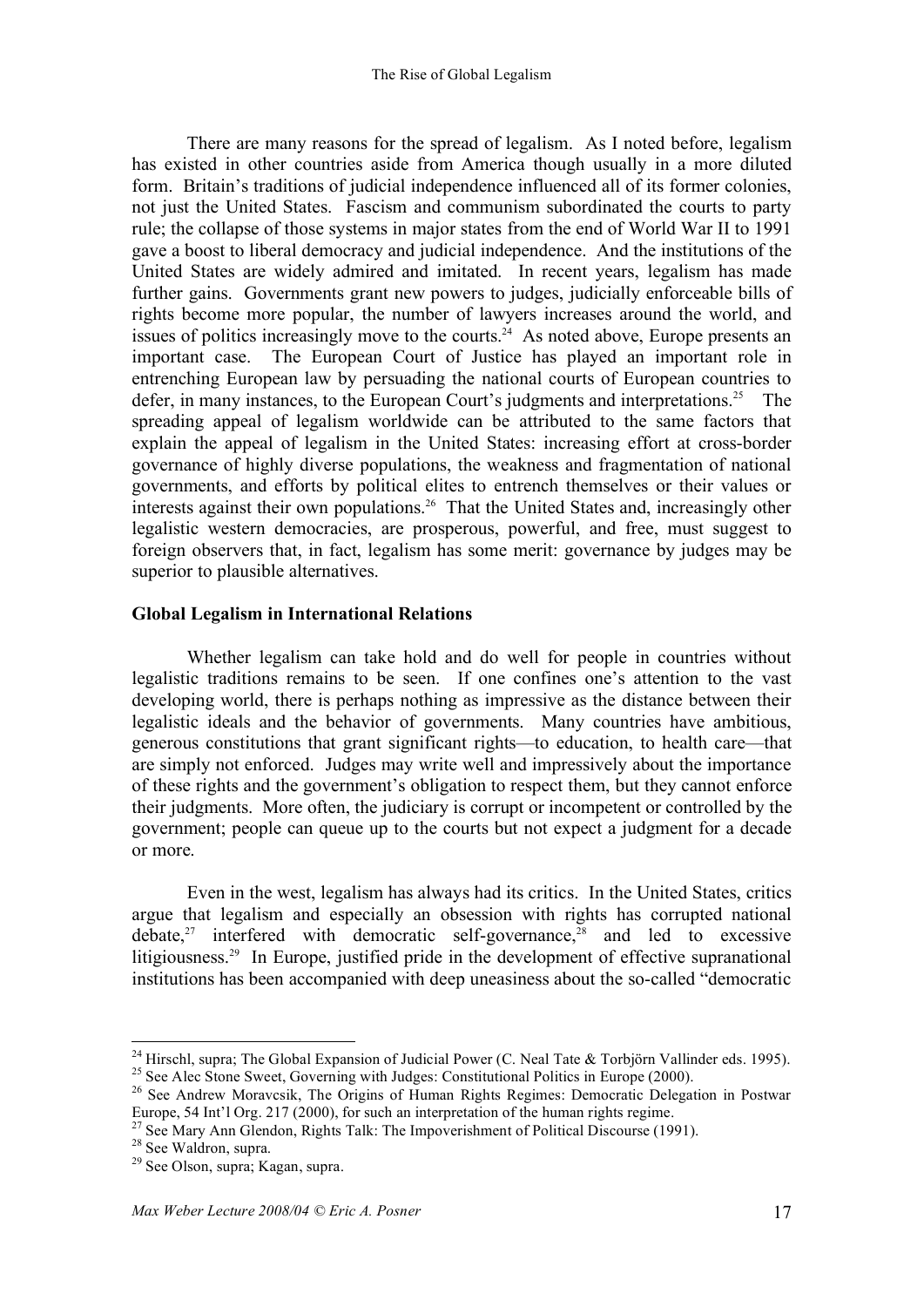deficit"—the evident lack of interest of European publics in European politics, and a distrust for the supranational institutions over which they have little control.<sup>30</sup>

Meanwhile, however, legalism seeks to conquer new realms. Having infiltrated many national polities, and one regional polity, it now seeks to govern the world.

Global legalism is the extension of legalism to international relations. It is most easily understood as an alternative to the other approaches to solving global collective action problems. According to global legalism, international law will solve these problems. Global legalism is the world government approach except without the government. Legalists recognize that a world government is not likely in the near future, but they believe that law-without-government can nonetheless solve global problems. Like economic integrationists, global legalists believe that states will solve global collective action problems because it is in their interest do so, but global legalists, as we will see, do not put as much faith in decentralized action: global legalism is an odd mixture of top-down and bottom-up institutionalization, with states both creating international law and finding themselves caught in its snares against their will. Like ideological integrationists, global legalists believe that states are converging toward ideological agreement, but the ideological agreement is not so much about liberal democracy as about the value of legalism. Global legalists also emphasize institutions to a greater extent than ideological integrationists do.

First, at a general level global legalists believe that international political disputes should, as much as possible, be resolved according to law, and by legal institutions. Wars should not be fought without the approval of the United Nations; disputes should be submitted to international courts. Increasingly, people argue that customary international law binds states that object to it, and thus political and moral disagreements—for example, over the use of the death penalty—can be resolved by appeal to the law, even when the law cannot be traced to state consent.

Second, states should enter more treaties, especially multilateral treaties, and treaties should be as specific, detailed, and comprehensive as possible. As noted, global legalists also believe that customary international law—international law that evolves outside of treatymaking—should be interpreted robustly. Jus cogens norms should evolve and expand.

Third, international courts should have jurisdiction over a broad array of disputes, jurisdiction should be compulsory, and judges should be independent of the governments of states. Judges should not be the pawns of powerful states; they should be highly qualified, and selected through a fair procedure.

Fourth, other types of international legal institutions should be promoted legislative and executive, to the extent possible, though global legalists acknowledge that a full-fledged world government is not possible in the near term.

<sup>&</sup>lt;sup>30</sup> See Ernst-Joachim Mestmäcker, On the Legitimacy of European Law, 58 RabelsZ 615 (1994).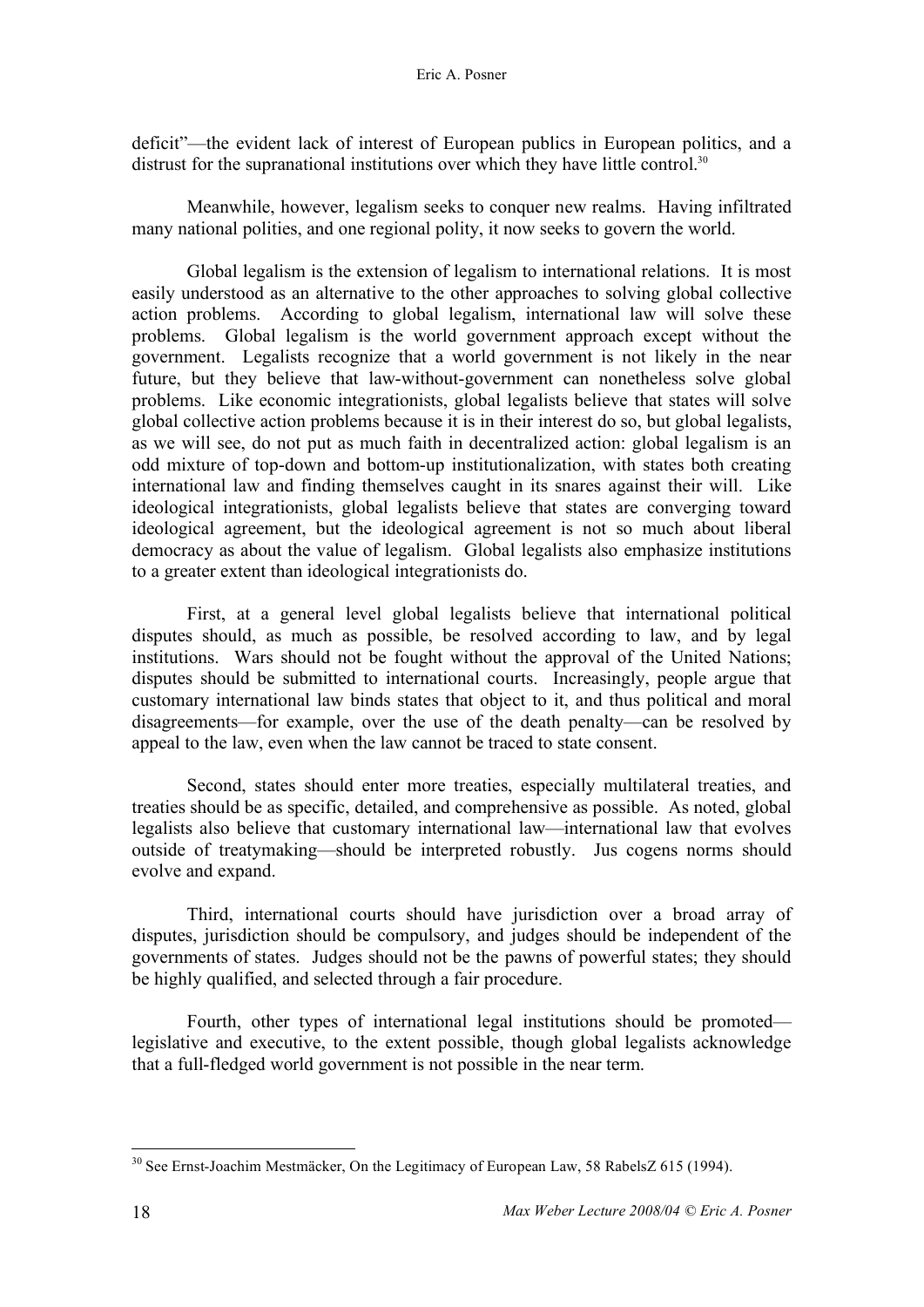Fifth, global legalists believe that domestic political institutions should be bound by international legal obligations. In the United States, legalists believe that courts should use customary international law and treaties as sources of law, even without the approval of the political branches.

Sixth, many global legalists see the growth of international law as inevitable, a byproduct of larger historical forces that no state can control. In some work, international law takes on a life of its own—expanding, ramifying, weaving itself among the states and their institutions. Sometimes, this type of thinking comes across as a Whig-history style conviction that international law has always advanced (to be sure, with temporary disruptions) and will always continue to advance.

Global legalism should be distinguished from the views of political scientists and lawyers who believe that international law can serve the interests of states, and that the extent to which an area of international relations is subject to international legal regulation should (in normative scholarship) or does (in positive scholarship) reflect cost-benefit tradeoffs. In the political science literature, for example, a group of scholars has been debating the advantages and disadvantages of legal forms in international relations, focusing on the precision of rules, the existence of legal as opposed to political obligation, reliance on third-party dispute resolution mechanisms, the availability of standing for individuals as opposed to states, and so on.31 With its emphasis on the specific (and changeable) interests of states, on considering the costs as well as the benefits of law, and on empirical verification, this research program diverges from the assumptions underlying global legalism.

The difference between these scholars (with whom I agree) and the global legalist can sometimes be obscure. Many international legal regimes—such as those that solve coordination problems involving communication and transportation—are robust and desirable from the perspective both of the rational choice theorist and the global legalist.<sup>32</sup> The camps diverge with respect to the question of whether such "law without government" can solve more significant global problems, such as global collective action problems. The rational choice theorist is skeptical. The global legalist is not, or less so. These differences stem from a methodological choice as well as a general view of the world. Rational choice theorists believe that compliance with international law must be in the rational self-interest of governments, or of the individuals and groups that compel governments to act. Global legalists have no such methodological commitment. Most American international law scholarship simply takes compliance for granted; only a few scholars have tried to explain why states would comply with international law.<sup>33</sup>

What explains the rise of global legalism? The simple demand-side explanation is that the implausibility of the world government, economic integration, ideological integration, and hegemony approaches to global collective action problems has left a gap that global legalism has filled. The world needs institutions that will solve global

<sup>&</sup>lt;sup>31</sup> E.g., Goldstein, supra.<br><sup>32</sup> Goldsmith & Posner, supra.<br><sup>33</sup> See Koh, supra.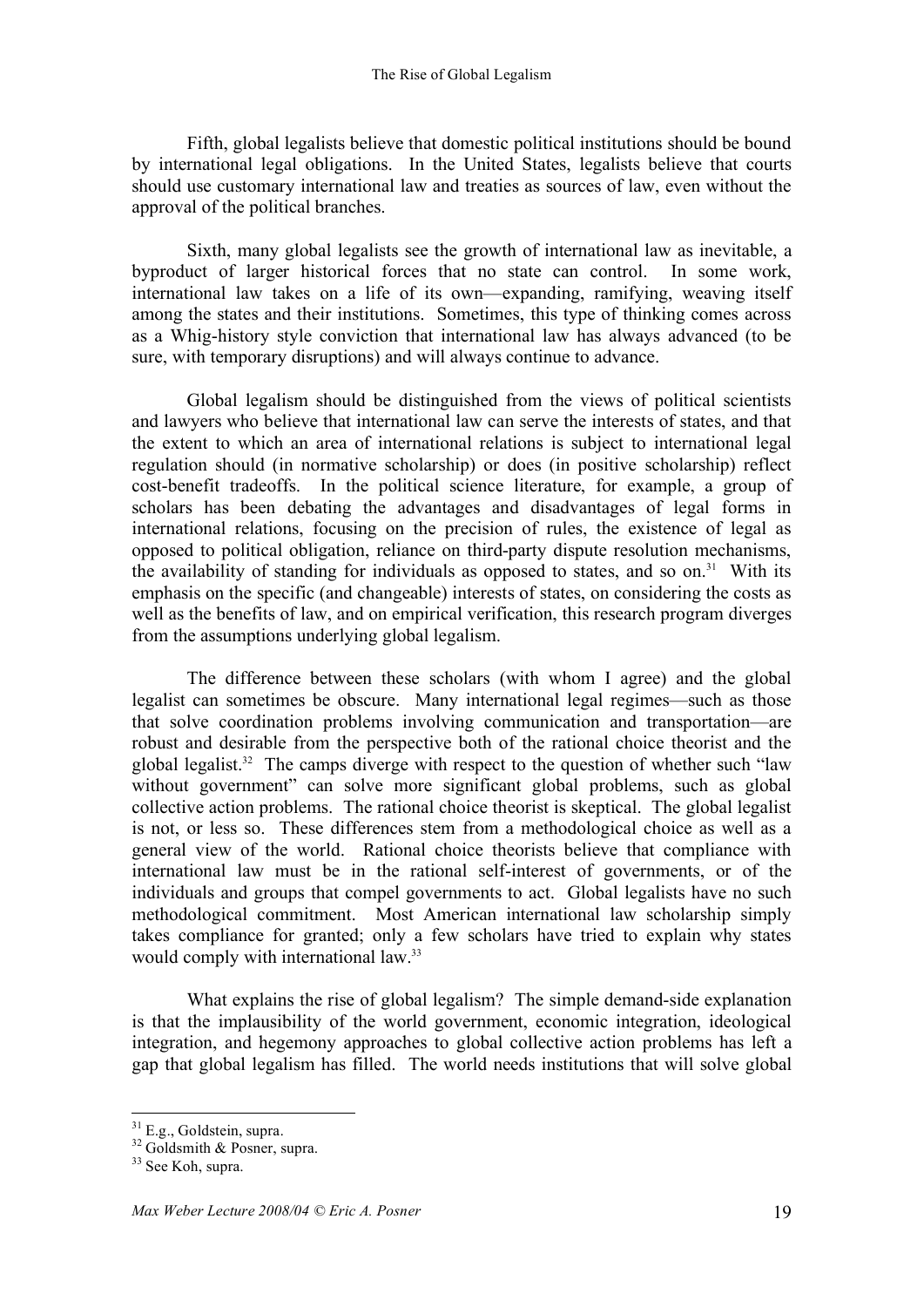collective action problems and, if these other approaches have failed, international law itself has not been directly refuted.

Moreover, the view that law-without-government can solve global collective action problems can point to some successes. It received a boost from the Nuremberg trials, which demonstrated—however imperfectly—that international trials could take place and result in convictions that seemed less arbitrary and more legitimate than traditional alternatives such as summary execution or immunity.<sup>34</sup> International tribunals are proliferating. The international trade system has worked well. The United Nations has not fulfilled the ambitions of its founders but it has earned a measure of respect. Other ambitious legal regimes, such as the Law of the Sea Convention, have come into effect. If world government seems as distant as ever, international law offers some real hope.

#### **The Problems with Global Legalism**

Most global legalists acknowledge that international law is created and enforced by states. They believe that states are willing to expand international law along legalistic lines because states' long-term interests lie in solving global collective action problems. In the absence of a world government or other forms of integration, international law seems like the only way for states to solve these problems. The great problem for the global legalist is explaining why, if states create and maintain international law, they will also not break it when they prefer to free ride. In the absence of an enforcement mechanism, what ensures that states that create law and legal institutions that are supposed to solve global collective action problems will not ignore them?

For the rational choice theorist, the answer is plain. States cannot solve global collective action problems by creating institutions that themselves depend on global collective action. This is not to say that international law is not possible at all. Certainly, states can cooperate by threatening to retaliate against cheaters, and where international problems are matters of coordination rather than conflict, international law can go far, indeed.35 But if states (or the individuals who control states) cannot create a global government or quasi-government institutions, then it seems unlikely that they can solve, in spontaneous fashion, the types of problems that, at the national level, require the action of governments.

Global legalists are not enthusiasts for rational choice theory, and have grappled with this problem in other ways.<sup>36</sup> I have criticized their attempts elsewhere, mainly on the grounds that they rely on inconsistent assumptions about human behavior and misread the evidence.<sup>37</sup> Here I want to focus on one approach, which is to insist that just as individuals can be loyal to government, so can individuals (and their governments) be loyal to international law, and be willing to defer to its requirements

<sup>&</sup>lt;sup>34</sup> On the relationship between Nuremberg and legalism, see Shklar, supra.<br><sup>35</sup> See Goldsmith & Posner, supra.<br><sup>36</sup> There are also rational-actor accounts that involve sub-state institutions or groups.<br><sup>37</sup> See Posner. I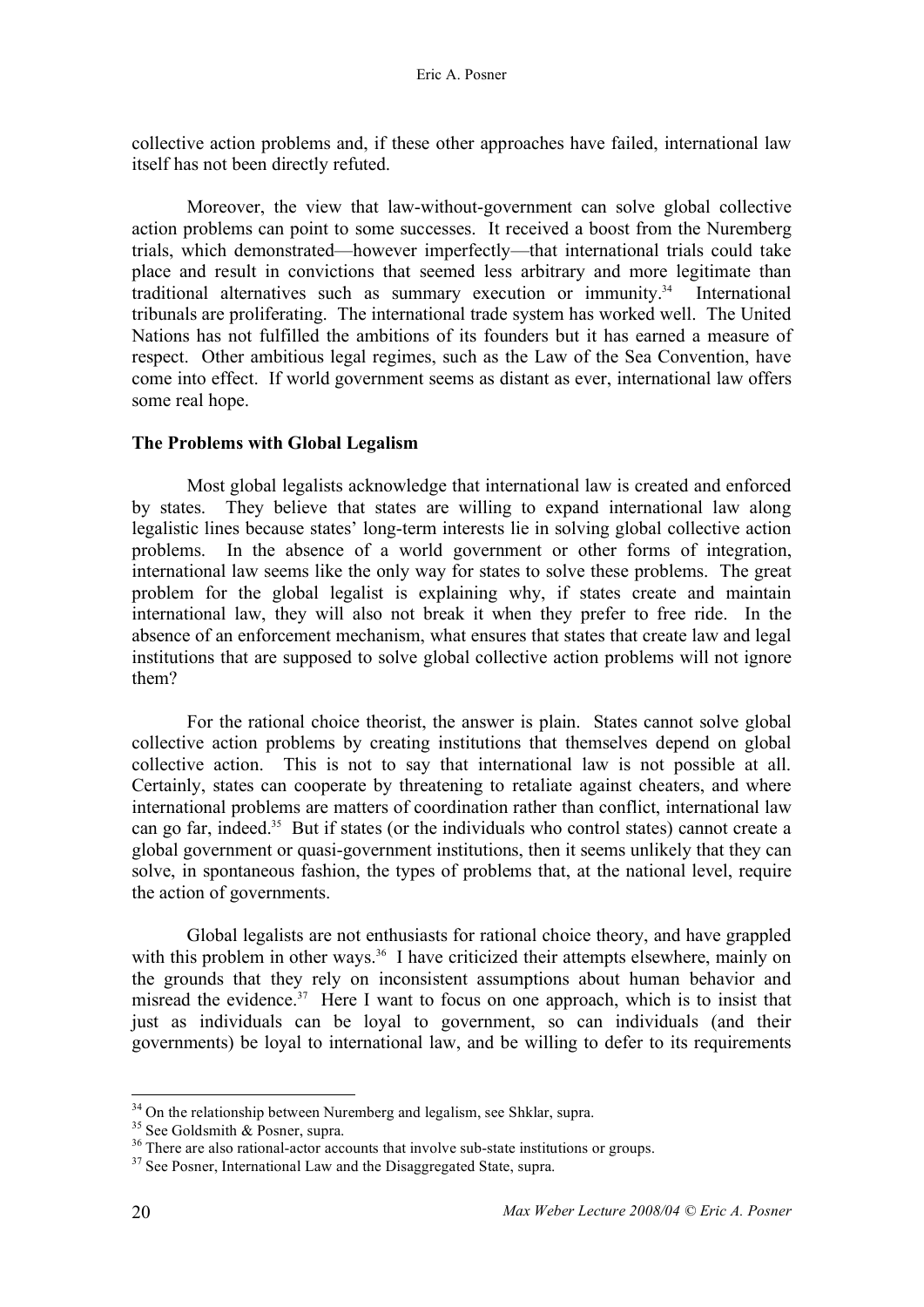even when self-interest does not strictly demand that they do so. International law has force because (or to the extent that) it is legitimate.<sup>38</sup>

This view is interesting and illuminating, but mostly for what it shows about the snares of legalism. As noted by Judith Shklar decades ago, there is nothing attractive about legalism itself: it is best defended as a means to an end—some normative goal such as freedom or prosperity or security. Global legalism, like its domestic variant, tries to avoid taking a position on what its proper normative end is, for if it did not, it would just be another comprehensive world view in competition with so many others.

In classic international law, states enjoy sovereign equality, which means that international law cannot be created unless all agree, and that international law binds all states equally. What this means is that if nearly everyone in the world agrees that some global legal instrument would be beneficial (take your pick: a climate treaty, or the UN charter), it can be blocked by a tiny country like Iceland (population 300,000) or a dictatorship like North Korea. What is the attraction of a system that puts a tiny country like Iceland on equal footing with China? When then-Attorney General Robert Jackson tried to justify American aid for Britain at the onset of World War II on the ground that Nazi Germany was the aggressor, international lawyers complained that the United States could not claim neutrality while providing aid to a belligerent—there was no such thing as an aggressor in international law. <sup>39</sup> Nazi Germany had not agreed to such a rule of international law; therefore, such a rule could not exist. Only through the destruction of Nazi Germany could international law be changed; East and West Germany could reenter international society only on other people's terms. How could such a system be perceived to be legitimate?

There is, of course, a reason why international law works in this fashion. Because no world government can compel states to comply with international law, states will comply with international law only when doing so is in their interest. In this way, international law always depends on state consent. So international law must take states as they are, which means that little states, big states, good states, and bad states, all exist on a plane of equality.

Global legalists have tried to soften the sharp edges of the international system in two ways. First, they have emphasized human rights treaties as the moral center of the international system. <sup>40</sup> Why these treaties, which never have been taken very seriously by states, should be the center rather than the periphery of international law has never been explained. In terms of political attention and resources expended, international trade law is vastly more important than international human rights law. So are arms control agreements, extradition treaties, and treaties governing transportation and communication. Nevertheless, scholars have reserved for human rights treaties, almost alone among international legal instruments, a special status: the capacity to bind states, through the evolution of customary international law, that do not consent to them. Also much intellectual effort has gone into justifying jus cogens norms, which

<sup>&</sup>lt;sup>38</sup> See, e.g., Thomas M. Franck, The Power of Legitimacy Among Nations (1990).<br><sup>39</sup> See Edwin Brochard, War, Neutrality and Non-Belligerency, 35 Amer. J. Int'l L. 618 (1941).<br><sup>40</sup> See, e.g., Ernst-Ulrich Petersmann, Cons International Economic Law (1991).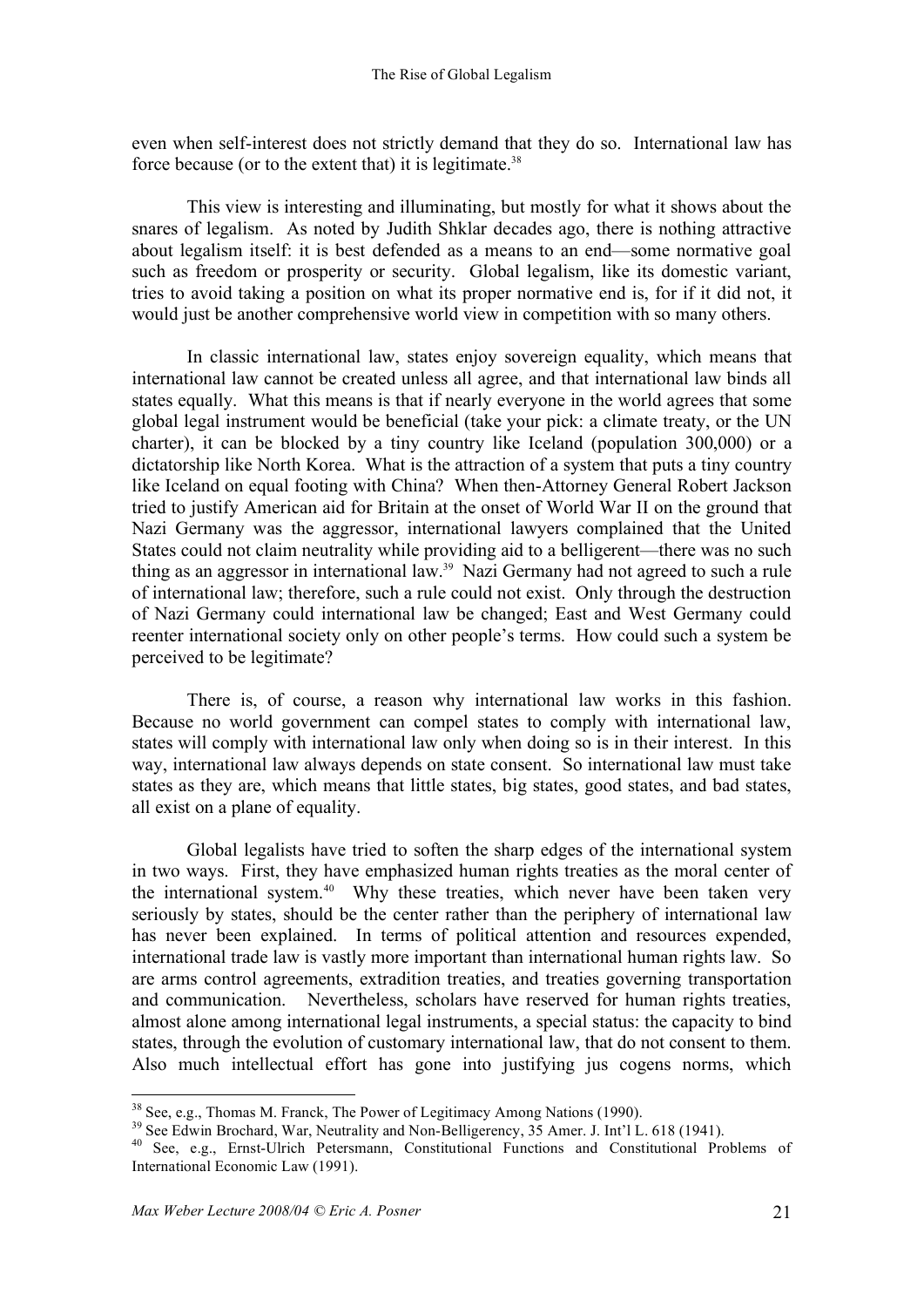supposedly bind authoritarian states that would otherwise reject them, but no one has a clear idea of what jus cogens norms are supposed to be, and how they can be reconciled with state sovereignty.

Second, international lawyers, especially in the United States, have tried to give international law a democratic pedigree. <sup>41</sup> Some scholars have argued, for example, that democracies should have higher status in international law than authoritarian states should; for example, perhaps authoritarian states (but not democracies) should be subject to military intervention. But this approach of pretending that international law is something that it is not cannot succeed. International law can exist only as long as states cooperate in creating and enforcing it, and as long as authoritarian states make up a substantial portion of the globe, wishing them away can only weaken international law.

These tensions burst into the open from time to time, the most famous recent example being the military intervention in Kosovo by Nato forces in 1999. The military intervention violated the UN Charter and was clearly illegal. Yet the implication of this view was that the world had to sit by and watch a possible genocide unfold in Kosovo without doing anything about it. Many international lawyers cut the Gordian knot by declaring the war "illegal but legitimate."<sup>42</sup> But this is only to say that states can depart from international law when they have good reasons—a view that threatens to unravel international law and render it indistinguishable from international morality. It was predictable that the Kosovo precedent would be used in future wars, and indeed the Bush administration cited humanitarian concerns as one of the justifications for invading Iraq. Now the "illegal but legitimate" rationale looks less appealing, and international lawyers are backpedaling.<sup>43</sup>

The problem cannot be avoided, however. The problem with global legalism is that because international law reflects the interests of governments, it will not always be consistent with the moral sense or legitimate interests of populations, so it will not have the authority that law needs to command general assent among individuals.

Why can't the same charge be made against the domestic version of legalism? The answer is that, in fact, the same charge can be made, and is made, against legalism, and that is why many people are uneasy with the increasing judicialization of politics, in the United States and in other countries. But there is an important difference between domestic legalism and global legalism. Domestic legalism involves a shift in power toward judges, or increasing reliance on legal formulas in non-judicial policymaking bodies such as legislatures—all of which occurs within a national community with a functioning government. Other political institutions are at the ready if judges go too far or make mistakes, and are, in any event, willing to ensure that judicial orders are

 <sup>41</sup> See, e.g., Thomas Franck, The Emerging Right to Democratic Governance, <sup>86</sup> Amer. J. Int'l L. <sup>46</sup>

<sup>(1992).&</sup>lt;br><sup>42</sup> Independent International Kosovo Commission, The Kosovo Report 186 (2000); W. Michael Reisman, Kosovo's Antinomies, 93 Am. J. Int'l L. 860, 862 (1999).

<sup>&</sup>lt;sup>43</sup> Richard A. Falk, What Future for the UN Charter System of War Prevention? 97 Amer. J. Int'l L. 590 (2003).